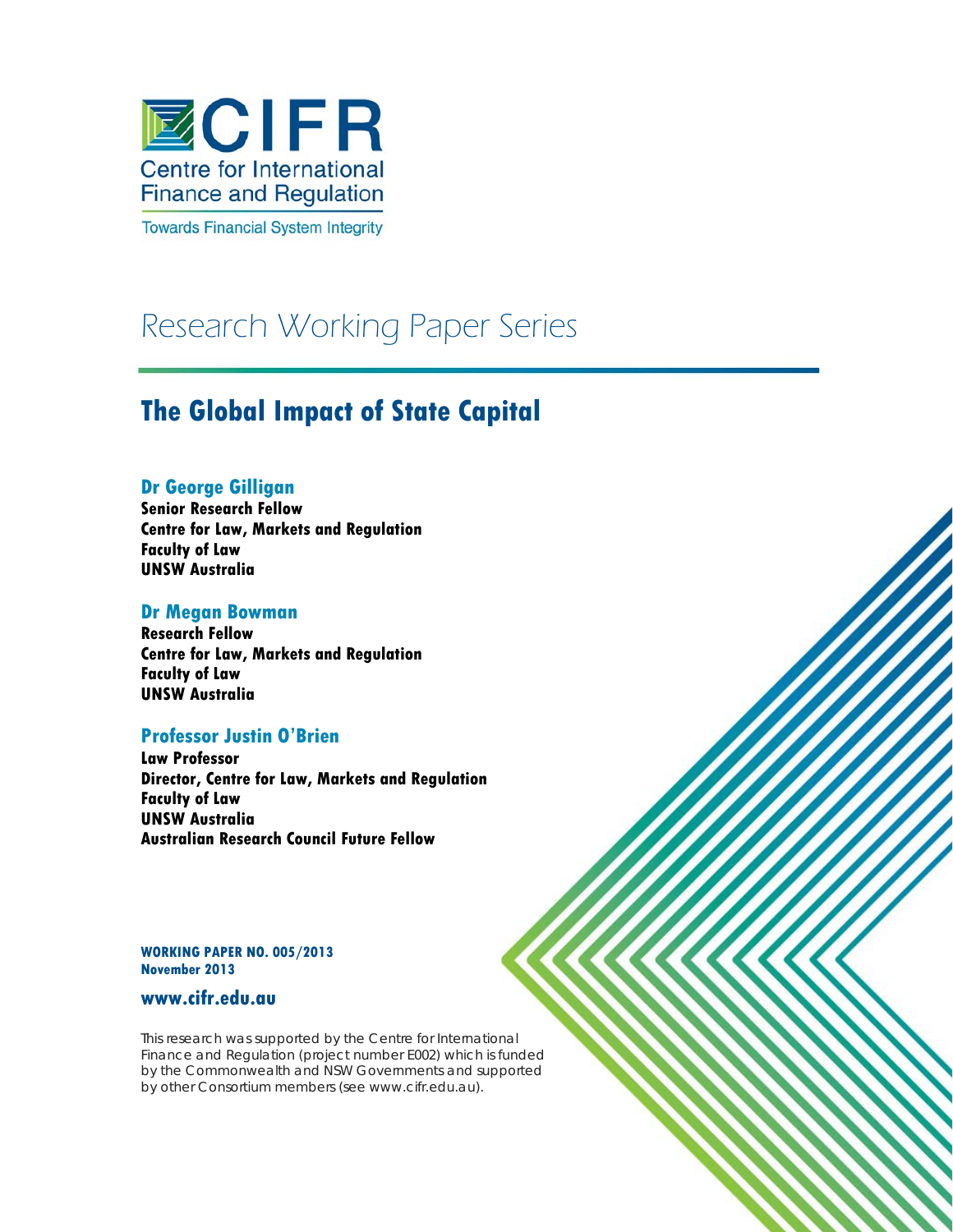

All rights reserved. Working papers are in draft form and are distributed for purposes of comment and discussion only and may not be reproduced without permission of the copyright holder.

The contents of this paper reflect the views of the author and do not represent the official views or policies of the Centre for International Finance and Regulation or any of their Consortium members. Information may be incomplete and may not be relied upon without seeking prior professional advice. The Centre for International Finance and Regulation and the Consortium partners exclude all liability arising directly or indirectly from use or reliance on the information contained in this publication.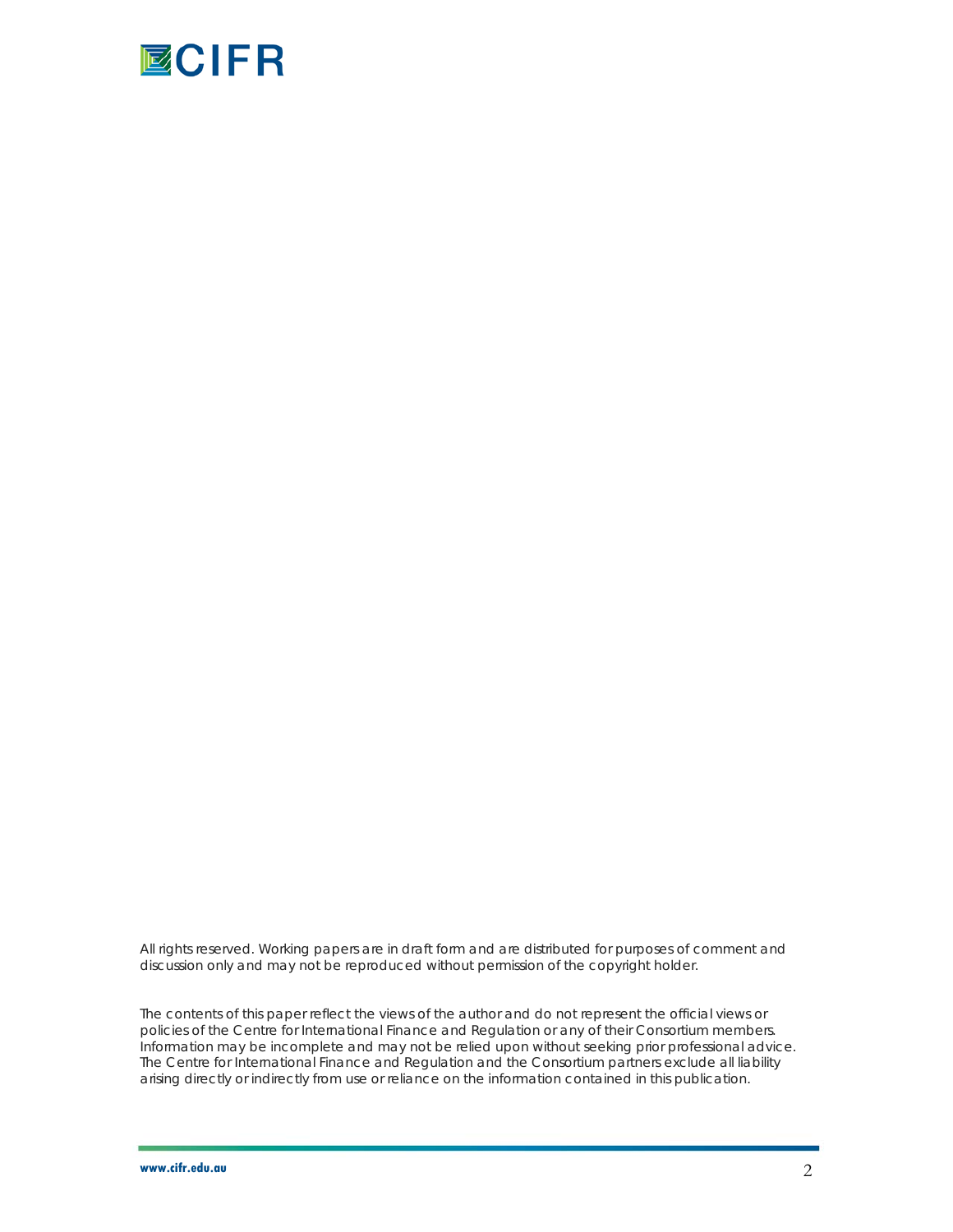

## **The Global Impact of State Capital**

*George Gilligan, Megan Bowman and Justin O'Brien[1](#page-2-0)*

#### ABSTRACT

*This paper examines the nature of state capital, its increasing prevalence and impacts in the global economy, and the implications of current state capital trends for Australia. The paper classifies several key state capital actors and maps their scale, scope and investment strategies in both global and domestic Australian contexts. Finally, the paper focuses on the impact to date of state capital in Australia and the prospect of future impacts in light of diminishing global demand for resources and growing competition for FDI.* 

## I. INTRODUCTION: THE EVOLUTION OF STATE CAPITAL

Vehicles of government-directed capital are taking a more prominent position in the global economy. 'State capital' actors, such as development banks, public pension funds, sovereign wealth funds, and state-controlled corporations, are playing an increasingly important role for both capitalist and emerging economies. For example, sovereign wealth fund (SWF) assets have grown quickly from US\$500 billion in 1990 to over US\$5 trillion in June  $2013<sup>2</sup>$  $2013<sup>2</sup>$ Similarly, state owned enterprises (SOEs), which did not feature at all among the top ten firms in the Fortune Global 100 in 2005, now comprise three out of the top ten firms in the Fortune Global 500, with a combined revenue over US\$1 trillion as at July 201[3](#page-2-2).<sup>3</sup> These firms have access to financing through domestic state-controlled as well as foreign banks, often through opaque lending criteria.<sup>[4](#page-2-3)</sup>

<span id="page-2-4"></span>State capital is not new; however the impacts of its increasing prevalence in the past decade are significant and warrant specific examination. State Capitalism embodies a form of hybrid capitalism in which a government actively promotes economic growth by picking and/or backing national champions while also using capitalist tools to this end, such as stock market

<span id="page-2-0"></span><sup>&</sup>lt;sup>1</sup> Professor Justin O'Brien is Director, Dr. George Gilligan a Senior Research Fellow, and Dr. Megan Bowman a Research Fellow of the Centre for Law, Markets & Regulation (CLMR), Law Faculty, University of New South Wales. We acknowledge the financial support of the Centre for International Finance and Regulation (for project Enter the Dragon: Foreign Direct Investment and Capital Markets, E002), which is funded by the Commonwealth of Australia and NSW State Government and other consortium members

<span id="page-2-1"></span><sup>(</sup>*see* [www.cifr.edu.au\)](http://www.cif.edu.au/). 2 Shai Bernstein, Josh Lerner and Antoinette Schoar, *The Investment Strategies of Sovereign Wealth Funds* 27(2) J. ECON. PERSPECTIVES 219, 221 (2013); and Sovereign Wealth Fund Institute, SOVEREIGN WEALTH FUND RANKINGS (2013), at<http://www.swfinstitute.org/fund-rankings/>

<span id="page-2-2"></span><sup>3</sup> The three firms are all Chinese SOEs: Sinopec (ranked 4), CNPC (ranked 5), and State Grid (ranked 7): Ranking the Brands, FORTUNE GLOBAL 500 (100) (2012), at

<span id="page-2-3"></span>http://www.rankingthebrands.com/The-Brand-Rankings.aspx?rankingID=50&year=666<br><sup>4</sup> It is indicative that the biggest bank on the 2013 Global 500 list is also Chinese, being the Industrial and Commercial Bank of China (ranked 29): *id*.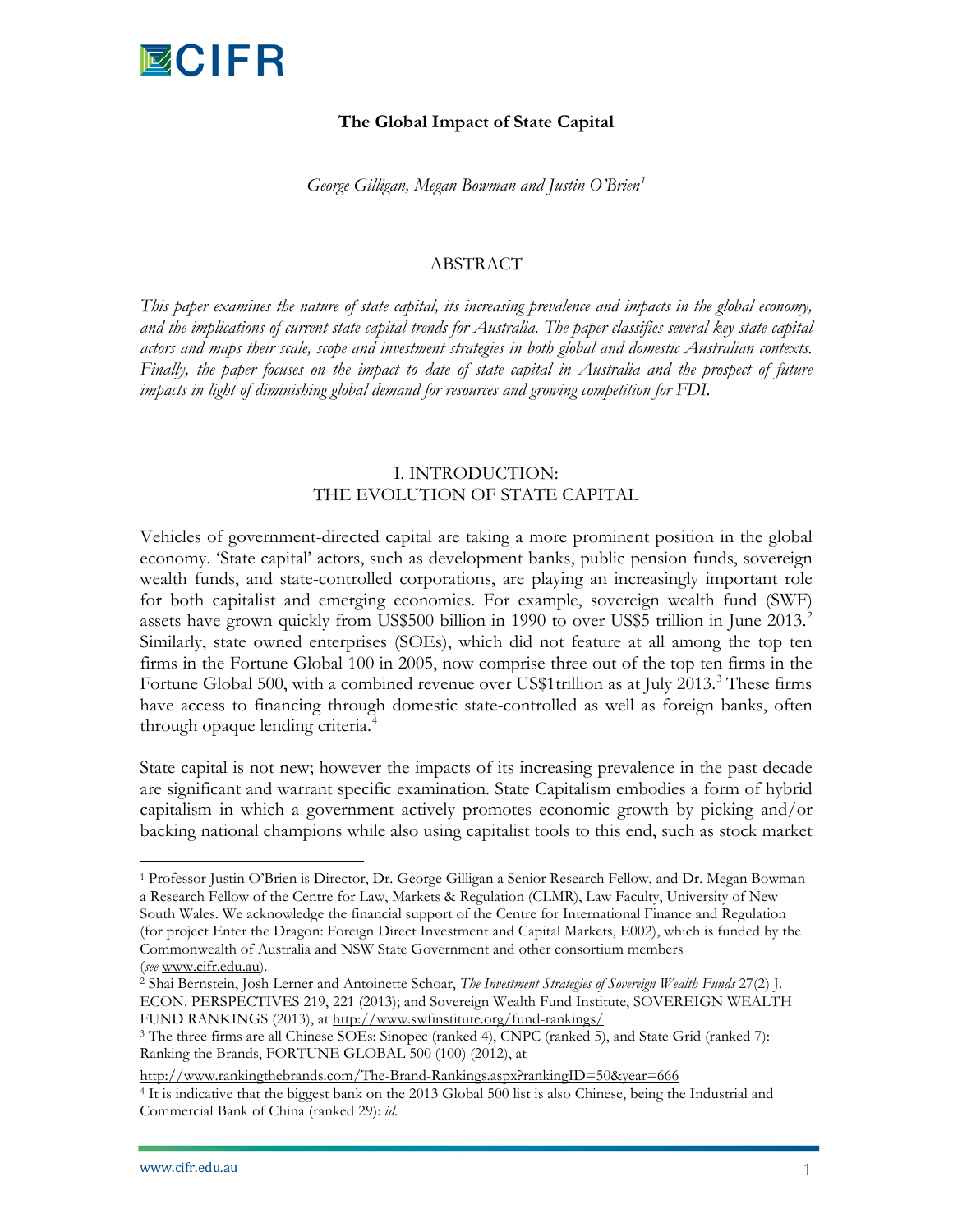

listing and external financing and subjecting those champions to global competition.<sup>[5](#page-2-4)</sup> This is to be contrasted with Liberal Capitalism, in which regulation of market actors is low interventionist or 'light touch'.<sup>[6](#page-3-0)</sup> The comparison might best be conceptualized as the visible hand of the government massaging economic prosperity versus the invisible hand of the free market system.<sup>[7](#page-3-1)</sup>

Nonetheless, over history and in the present, both developed and developing nations can boast state capital actors. The main groups of state capital actors or 'state pools of capital' comprise SOEs and SWFs, the latter of which can be further sub-categorized into Reserve Investment Corporations (RICs), Commodity Stabilization Funds (CSFs), and Sovereign Pension Funds (SPFs).<sup>[8](#page-3-2)</sup> These pools of capital are acknowledged as increasingly valuable sources of liquidity in capital markets particularly in times of dislocation, such as in the immediate aftermath of the Global Financial Crisis (GFC). However, there is definitional uncertainty around the different forms of state-related capital and how they should be classified. This is partly because numerous types of actor have been collapsed into popular understandings of the term. The following sections in this Part elucidate classifications, motivations and the evolution of two key state capital actors, being SWFs and SOEs.

# A. Classification and Structures of State Capital Pools

Although some SWFs have been in existence for  $60$  years, $9$  public recognition of the label SWF is quite recent.<sup>[10](#page-3-4)</sup> SWFs can take a variety of structures, such as legal entities (e.g. Abu Dhabi Investment Authority), corporations (e.g. Singapore's Temasek Holdings) or neither (e.g. Norway's Government Pension Fund - Global). Moreover, the term SWF still lacks definitional certainty. Truman defines SWFs as 'a descriptive term for a separate pool of government-owned or government-controlled financial assets that includes some

<span id="page-3-5"></span><span id="page-3-0"></span> <sup>5</sup> Aldo Musacchio and Sergio G. Lazzarini, *Leviathan in Business: Varieties of State Capitalism and Their Implications for Economic Performance*, HARVARD BUSINESS SCHOOL WORKING PAPER 12-108 (June 4, 2012), 3. 6 For a detailed discussion of state capitalism as a viable alternative to liberal capitalism, see *The Economist Debate* in 2012, at<http://www.economist.com/debate/days/view/802> and

http://www.financialregulationforum.com/wpmember/state-capitalism-is-a-viable-alternative-to-liberalcapitalism-7505/

<span id="page-3-1"></span><sup>7</sup> The visible-invisible dichotomy draws on concepts expressed by Adam Smith over 200 years ago, that markets are more powerful than governments and do their work subtly and without being seen: Adam Smith, AN INQUIRY INTO THE NATURE AND CAUSES OF THE WEALTH OF NATIONS (1776). *The Economist* implied this distinction in its special report on state capitalism in 2012: Adrian Wooldridge, *The Visible Hand,* THE ECONOMIST (Jan. 21, 2012), at http://www.economist.com/node/21542931

<span id="page-3-2"></span><sup>8</sup> Monk offers a similar tripartite classification for SWFs: Reserve Investment Corporations; Commodity Funds; and Pension Reserve Funds: Ashby HB Monk, *Sovereignty in the Era of Global Capitalism: The rise of sovereign wealth funds and the power of finance*, STANFORD UNIVERSITY - GLOBAL PROJECTS CENTER, Version 10 (April 10, 2010), 6-14, available at SSRN[: http://ssrn.com/abstract=1587327](http://ssrn.com/abstract=1587327) *C.f*. Blundell-Wignall and Wehinger who view 'social security reserve pension funds' and 'sovereign pension reserve funds' as separate categories to SWFs, and add another pool of capital being 'official exchange reserves': Adrian Blundell-Wignall and Gert Wehinger, *Open Capital Markets and Sovereign Wealth Funds, Pension Funds, and State-Owned Enterprises, in* SOVEREIGN WEALTH: THE ROLE OF STATE CAPITAL IN THE NEW FINANCIAL ORDER 105, 107 (Renee A. Fry, Warwick J. McKibbon and Justin O'Brien eds. 2011).

<span id="page-3-3"></span><sup>9</sup> *E.g*. the Kuwait Investment Office (KIO) was established in London in 1953 as an asset manager for Kuwait's Foreign Ministry.

<span id="page-3-4"></span><sup>&</sup>lt;sup>10</sup> The term Sovereign Wealth Fund appears to have been introduced by Rozanov in 2005: Andrew Rozanov, *Who Holds the Wealth of Nations?* XV(4) CENTRAL BANKING JOURNAL 52 (2005).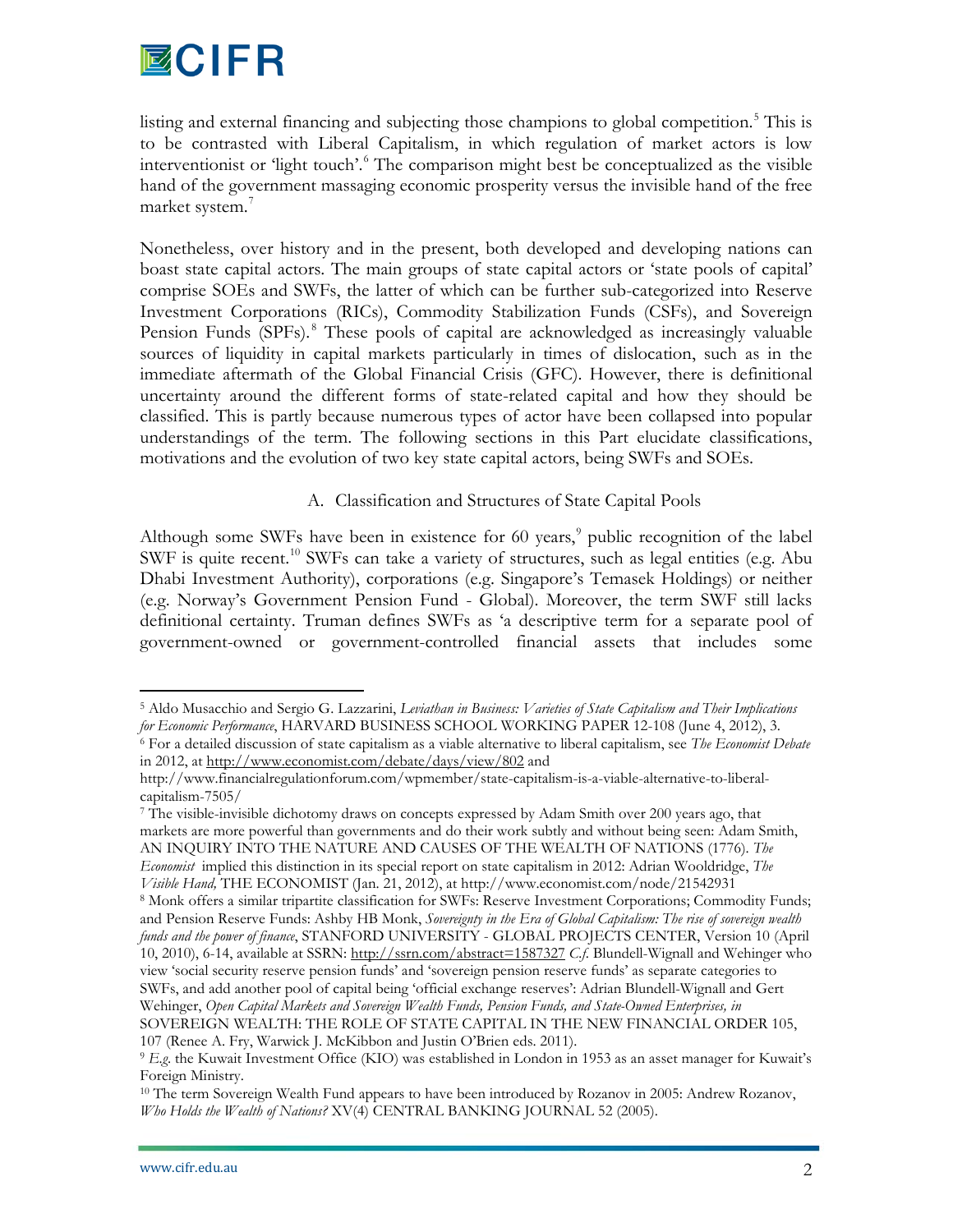

international assets.'<sup>[11](#page-3-5)</sup> Similarly, the European Commission (EC) defines SWFs as 'stateowned investment vehicles, which manage a diversified portfolio of domestic and international financial assets'. [12](#page-4-0) Lowery has defined SWFs as 'a government investment vehicle which is funded by foreign exchange assets, and which manages these assets separately from official reserves,<sup> $13$ </sup> a definition which only partially covers the range and purpose of these entities. In an attempt to refine the criteria, Jen believes that SWFs have five basic ingredients: (i) sovereign; (ii) high foreign currency exposure; (iii) no explicit liabilities; (iv) high risk tolerance; and (v) long investment horizon.<sup>[14](#page-4-2)</sup> A number of SWFs themselves combined as an interest group in 2008 and offered their own definition as part of their Generally Accepted Principles and Practices (GAPP):

> SWFs are defined as special purpose investment funds or arrangements, owned by the general government. Created by the general government for macroeconomic purposes, SWFs hold, manage or administer assets to achieve financial objectives, and employ a set of investment strategies which include investing in foreign financial assets.<sup>[15](#page-4-3)</sup>

In keeping with the definitional difficulties surrounding SWFs, scholars do not agree on whether certain institutions are sub-groupings of SWFs or additional separate pools of state capital. For example, Blundell-Wignall and Wehinger subdivide government-related pools of capital into behaviorally homogenous groupings such that 'SWFs' are separate to 'official foreign exchange reserves', 'social security reserve pension funds' and 'sovereign pension reserve funds'.<sup>[16](#page-4-4)</sup> In contrast, Grenville argues that the latter two pension fund categories can be combined together as one separate pool;<sup>[17](#page-4-5)</sup> and Monk categorizes pension funds as a sub-grouping of SWF.<sup>[18](#page-4-6)</sup>

[http://www.iie.com/publications/interstitial.cfm?ResearchID=902.](http://www.iie.com/publications/interstitial.cfm?ResearchID=902)

 <sup>11</sup> Edwin M. Truman, *A Blueprint for Sovereign Wealth Fund Best Practices*, *Policy Brief Number PB08-3* PETERSEN INSTITUTE FOR INTERNATIONAL ECONOMICS, 1 (2008), available at

<span id="page-4-0"></span><sup>12</sup> Commission of the European Communities, *Communication from the Commission to The European Parliament, The Council, The European Economic and Social Committee and The Committee of the Regions*: *A common European approach to Sovereign Wealth Funds*, Brussels, xxx, COM(2008) 115 provisional, 3 (2008), available at

<span id="page-4-7"></span><span id="page-4-1"></span>http://ec.europa.eu/internal\_market/finances/docs/sovereign\_en.pdf

<sup>13</sup> U.S. Department of the Treasury, *Remarks by Acting Undersecretary for International Affairs Clay Lowery on Sovereign Wealth Funds and the International Financial System*, WWW.TREASURY.GOV (21 June 2007).

<span id="page-4-2"></span><sup>14</sup> Stephen Jen, *The Definition of a Sovereign Wealth Fund,* MORGAN STANLEY GLOBAL RESEARCH (2007), <http://www.morganstanley.com/views/gef/archive/2007/20071026-Fri.html>

<span id="page-4-3"></span><sup>15</sup> International Working Group of Sovereign Wealth Funds, GENERALLY ACCEPTED PRINCIPLES AND PRACTICES (GAPP) – THE SANTIAGO PRINCIPLES, 3 (2008) (hereafter 'GAPP'), available at <http://www.iwg-swf.org/pubs/eng/santiagoprinciples.pdf>

<span id="page-4-4"></span><sup>16</sup> Although they note that 'sovereign pension reserve funds' are 'most comparable to sovereign wealth funds': Blundell-Wignall and Wehinger, *supra* note 8, 106-7. Despite the many common characteristics between sovereign pension reserve funds and SWFs, some OECD work has similarly drawn a distinction between them on the basis that SWFs have diffuse investment objectives (and therefore greater capacity to pursue political objectives). *See e.g.* OECD, DRAFT OECD GUIDELINES FOR PENSION FUND GOVERNANCE (2008); Blundell-Wignall and Wehinger, *id*., 110-11.

<span id="page-4-5"></span><sup>17</sup> Stephen Grenville, *What is a Sovereign Wealth Fund?, in* SOVEREIGN WEALTH: THE ROLE OF STATE CAPITAL IN THE NEW FINANCIAL ORDER 17, 17-18 (Renee A Fry, Warwick J McKibbon and Justin O'Brien eds. 2011).

<span id="page-4-6"></span><sup>18</sup> Monk, *supra* note 8, 6-8.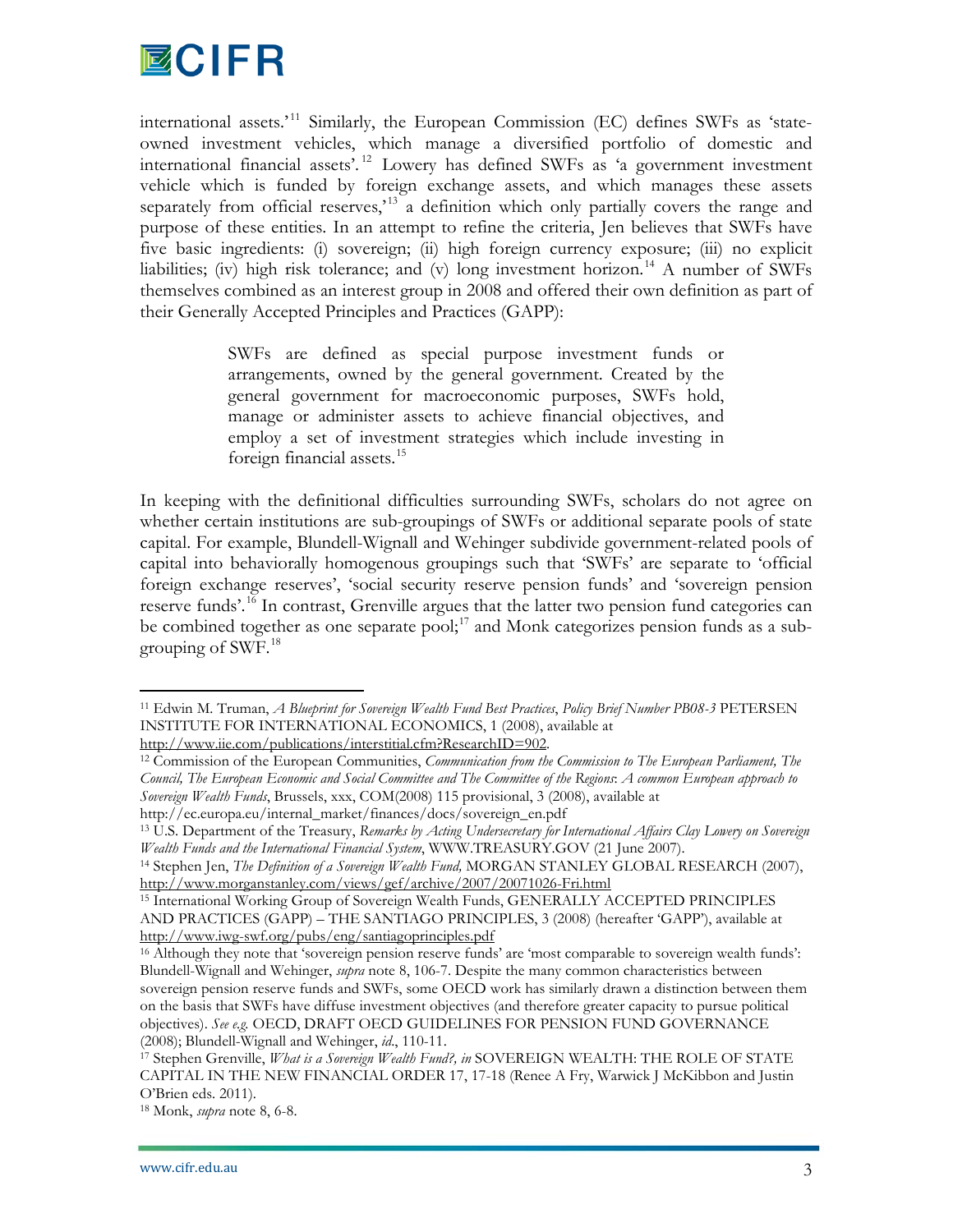# **MCIFR**

This paper adopts a tripartite classification of SWFs similar to that of Monk whereby there are three main types or sub-grouping of SWF namely RICs, CSFs, and SPFs, each with a slightly different purpose. RICs enable countries to self-insure via investment of foreign exchange reserves. Countries with large stockpiles of foreign reserves can invest their assets in higher yielding securities to diversify their portfolios by using a RIC as opposed to their central bank (which is a less fit for this purpose).<sup>[19](#page-4-7)</sup> In contrast, CSFs reflect a burgeoning awareness by policymakers that there is utility in converting physical assets 'in the ground' into financial assets for the long-term. Monk describes how CSFs 'help countries to manage rents, restoring a certain amount of stability and, indeed, autonomy to resource-rich countries that have seen their position in the global economy change due to factors beyond their control'.<sup>[20](#page-5-0)</sup> In so doing, CSFs are also a means of securing inter-generational equity by managing finite resources for future generations in an uncertain world.<sup>[21](#page-5-1)</sup> Finally, SPFs are a policy response to looming social welfare costs of a nation's aging population. They assist a government to fill an unfunded pension liability via investments in riskier assets.<sup>[22](#page-5-2)</sup> As such, they embody a politically palatable alternative to increasing industry superannuation fund contributions or cutting benefits.<sup>[23](#page-5-3)</sup> Unlike private pensions<sup>[24](#page-5-4)</sup> or very large pension funds run by governments but where the assets are actually owned by the beneficiaries (e.g. CalPERS),<sup>[25](#page-5-5)</sup> SPFs have no designated claimants on the available assets.<sup>[26](#page-5-6)</sup> In this way SPFs, like RICs, are 'commitment mechanisms for politicians that might prefer to spend the countries' wealth today instead of saving it for future generations',<sup>[27](#page-5-7)</sup> and can thus facilitate inter-generational as well as intra-generational benefit.

In contrast, SOEs are widely deemed to be state-owned operating companies rather than investment mechanisms like SWFs. SOEs can be defined as a commercial enterprise in which the state has control through total, majority or significant minority ownership.<sup>[28](#page-5-8)</sup> Instead of making portfolio or indirect investments like SWFs, SOEs tend to make commercially strategic direct investments, such as mergers and acquisitions (M&A). However, unlike private corporations, SOEs are administratively *and* financially controlled by a state entity. So, in a state capital jurisdiction such as China, central or local government will be a controlling shareholder of an SOE, whereas in a liberal capital jurisdiction such as the US or Australia, that controlling entity would more likely be private institutional investment.

 <sup>19</sup> *Id*. *See also* Blundell-Wignall and Wehinger who note that '[e]xtremely large concentrations of high savingcountry investments in Treasuries have long been a concern in respect to asset price (including exchange rate) stability': Blundell-Wignall and Wehinger, *supra* note 8, 105.

<span id="page-5-0"></span><sup>20</sup> Monk, *supra* note 8, 12.

<span id="page-5-1"></span><sup>21</sup> *Id*., 11.

<span id="page-5-2"></span><sup>22</sup> *Id*., 21.

<span id="page-5-3"></span><sup>23</sup> Robert J. Palacios, *Managing Public Pension Reserves Part II; Lessons from Five Recent OECD Initiatives*, WORLD BANK - SOCIAL PROTECTION DISCUSSION PAPER 219 (2002).<br><sup>24</sup> See Juan Yermo, *Revised Taxonomy for Pension Plans, Pension Funds and Pension Entities*, OECD (October 2002),

<span id="page-5-4"></span>which provides a classification of pension systems as pension plans, pension funds and pension entities for the OECD Working Party on Private Pensions.

<span id="page-5-5"></span><sup>25</sup> Blundell-Wignall and Wehinger, *supra* note 8, 107. 26 Monk, *supra* note 8, 14.

<span id="page-5-7"></span><span id="page-5-6"></span><sup>27</sup> *Id*.

<span id="page-5-8"></span><sup>28</sup> OECD, GUIDELINES ON THE CORPORATE GOVERNANCE OF STATE OWNED ENTERPRISES, Preamble (2005), available at

http://www.oecd.org/corporate/ca/corporategovernanceofstate-

ownedenterprises/oecdguidelinesoncorporategovernanceofstate-ownedenterprises.htm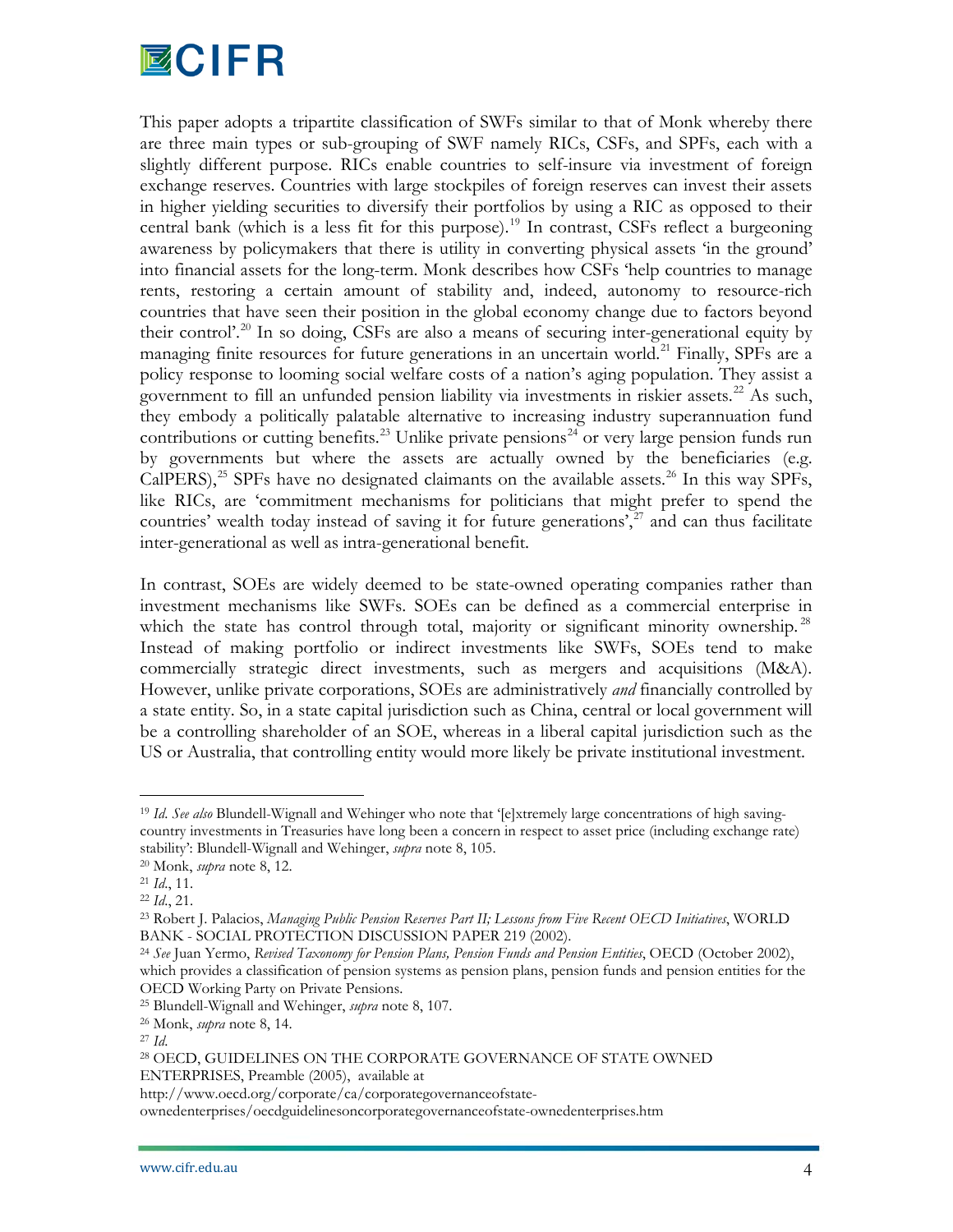

Indeed, China provides a useful illustration of SOE evolution and the centrality of government to their corporate purpose. The traditional Chinese SOE was an organizational form, not a legal form. The economic reforms from the 1970s first took place in rural China whereby agricultural industry was decentralized to local governments, and commercial 'township and village enterprises' (TVEs) emerged as an early form of SOE. Thus, historically, state players in SOE control were local or provincial, not central, governments.<sup>[29](#page-5-0)</sup> Moreover, an SOE did not have separate legal personality nor issue ownership in itself; instead it was administratively controlled by the state, which had the right to appoint management and appropriate profits. Since commencement of the Chinese corporatization program, as expressed in the 1994 Company Law and 2006 PRC Company law, Chinese companies can take one of three legal forms: (i) a company limited by shares (CLS); a company limited by liability (LLC); or (iii) a company wholly owned by a state agency (WSOC). However, Howson is clear that this legal process has not resulted in wide-spread private corporate ownership; rather Chinese companies are now corporatized, not privatized.[30](#page-6-0)

The above classifications of SWFs and SOEs illustrate the clear potential for influence over their objectives and activities by a sovereign state. This has created some concern by recipient countries about the political (rather than commercial) motives of SWF- and SOEdirected foreign direct investment  $(FDI)$ .<sup>[31](#page-6-1)</sup> Specifically, there is concern that, through the investments of SWFs and SOEs, foreign governments may obtain access to sensitive information or technology that may jeopardize the recipient country's national interests or security.<sup>[32](#page-6-2)</sup> Nonetheless, while state capital actors certainly have close ties to their government sponsor, they are established for a variety of macro-economic purposes and espouse a range of different motivations, as demonstrated in the next section. This is not to say that the state has no influence; rather the interest of the state is subject to a range of competing and at times conflicting influences.

# B. Motivations and Objectives of State Capital Actors

<span id="page-6-4"></span>The motivations of state capital actors tend to vary with the objectives and interests of their enabling government.<sup>[33](#page-6-3)</sup> The traditional view of state capital actors, particularly SWFs, is as long-term investors that can provide liquidity in times of crisis. Specifically, Monk demonstrates that governments, independent of their variety of capitalism, use SWFs as a

<span id="page-6-0"></span><sup>30</sup> Donald C. Clarke and Nicholas C. Howson, *Pathway to Minority Shareholder Protection: Derivative actions in the People's Republic of China, in* THE DERIVATIVE ACTION IN ASIA: A COMPARATIVE AND FUNCTIONAL APPROACH 243, 245-249 (Dan W. Puchniak, Harald Baum & Michael Ewing-Chow eds. 2012).

 <sup>29</sup> Teemu Ruskola, LEGAL ORIENTALISM: CHINA, THE US AND MODERN LAW 60-107 (2013).

<span id="page-6-1"></span><sup>31</sup> Bernstein et al., *supra* note 8. *See also* Justin O'Brien, *Mapping the Trajectory of the Regulatory Debate: Securing the National Interest or Justifying Protectionism, in* SOVEREIGN WEALTH: THE ROLE OF STATE CAPITAL IN THE NEW FINANCIAL ORDER 155 (Renee A Fry, Warwick J McKibbon and Justin O'Brien, eds. 2011).

<span id="page-6-2"></span><sup>32</sup> Greg Golding, *Australia's Experience with Foreign Direct Investment by State Owned Enterprises: A Move Towards Xenophobia or Openness*, SEATTLE UNIVERSITY LAW REVIEW (2013) (forthcoming); Blundell-Wignall and Wehinger *supra* note 8, 115-116. Nonetheless, there are very few examples of where SWFs in particular have 'demonstrably compromised the national interests of the host country (however these are defined)': Blundell-Wignall and Wehinger, *id*., 105-106.

<span id="page-6-3"></span><sup>33</sup> Ashby HB Monk, *Recasting the Sovereign Wealth Fund Debate: Trust, Legitimacy, and Governance,* 14 NEW POLITICAL ECONOMY 14 (2009).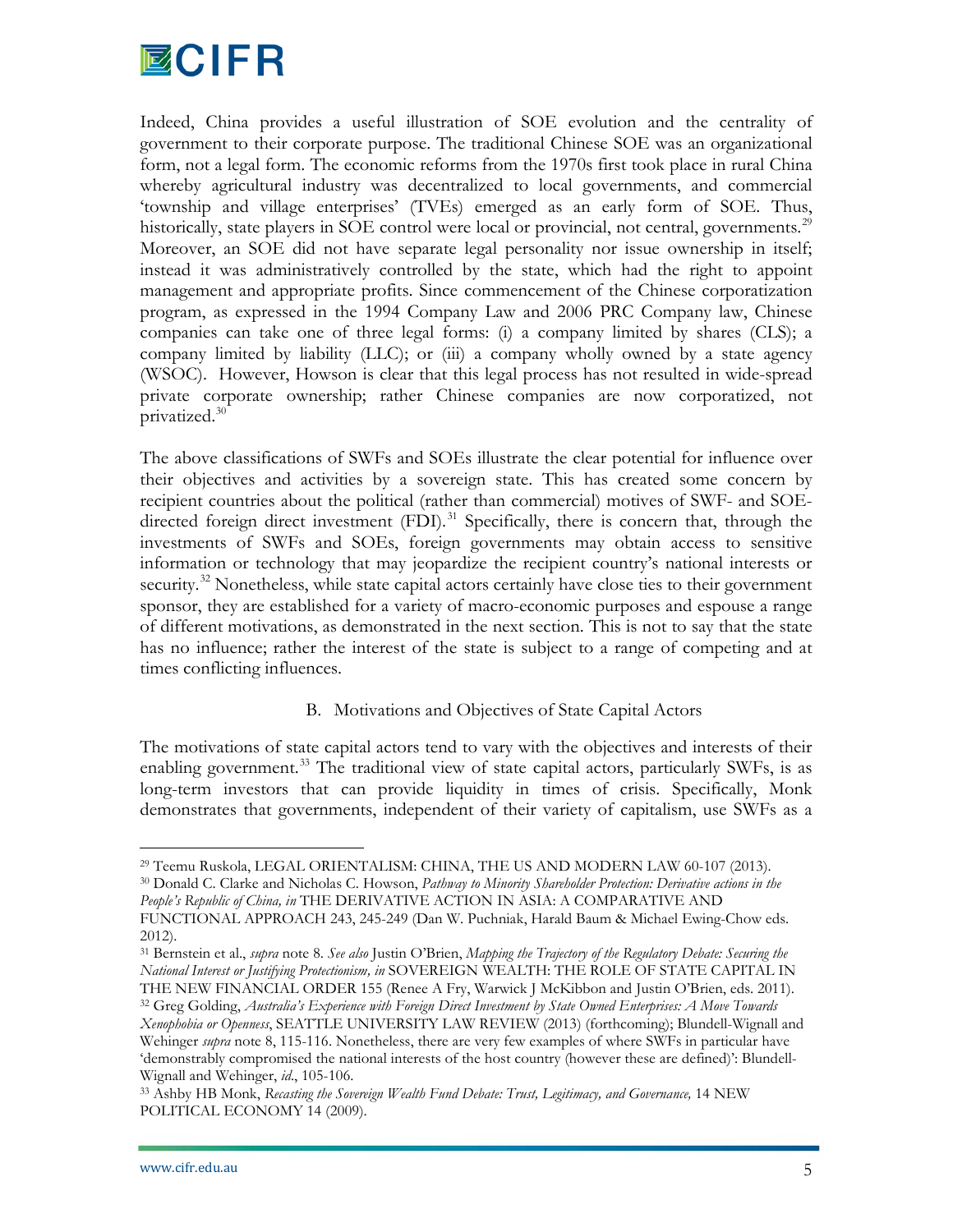# **MCIFR**

form of special purpose vehicle to invest assets in private financial markets.<sup>[34](#page-6-4)</sup> And while different state capital actors might have various macro-economic purposes, they exist primarily 'to preserve local autonomy and state sovereignty by harnessing the power of finance'[.35](#page-7-0)

It is only in recent years that scholars have been able to explain the rise and motivations of SWFs. In 2009 Das et al. stated that no accepted explanation existed regarding why and when nations establish SWFs.<sup>[36](#page-7-1)</sup> In 2010 Monk proffered the explanation that SWFs are an assertion of sovereignty and authority in response to increasing globalization and financialization.<sup>37</sup> And in 2011 Grenville noted 'the diversity of origin and motivation behind institutions that are commonly described as sovereign wealth funds' with the effect that SWFs have a 'mish-mash of motivations'.<sup>[38](#page-7-3)</sup> Indeed, the International Monetary Fund (IMF) recognizes that SWFs are a heterogeneous group with five main objectives: (i) stabilization funds whose primary objective is to help insulate the economy from the effects of commodity (usually oil) price swings; (ii) savings funds for future generations that mitigate the effects of Dutch disease;<sup>[39](#page-7-4)</sup> (iii) reserve investment corporations; (iv) development funds; and (v) contingent pension reserve funds which provide for unspecified pension liabilities on the government's balance sheet.<sup>[40](#page-7-5)</sup>

Using the IMF categorizations, we can analyze where and why several large SWFs fit into which categories, belying their motivations. For example, Norway is primarily a resource dependent economy (petroleum) and therefore vulnerable to changes in the global market for commodities. Its SWF<sup>[41](#page-7-6)</sup> fits within category (ii) as it was established to mitigate Dutch disease and the 'curse' of resource wealth that leads to currency appreciation, declining

[http://www.investorwords.com/1604/dutch\\_disease.html](http://www.investorwords.com/1604/dutch_disease.html) The phenomenon of Dutch disease was first identified by Max Corden, *see* W. Max Corden, *Booming Sector and Dutch Disease Economics: A survey and consolidation*, 36 OXFORD ECONOMICS PAPERS 359 (1984); W. Max Corden and J. Peter Neary, *Booming Sector and De-industrialization in a Small Open Economy* 92 ECONOMIC JOURNAL 825 (1982). The term originated in the Netherlands after the discovery o[f North](http://www.businessdictionary.com/definition/North.html) Sea [gas](http://www.investorwords.com/7640/gas.html) in the 1970s and is an ongoing concern for resource-rich jurisdictions, prompting several to establish SWFs. *See* Paul Krugman, *The Narrow Moving Band, the Dutch Disease, and the Competitive Consequences of Mrs. Thatcher,* 27(1-2) J. DEV. ECONS. 50 (1987). <sup>40</sup> International Monetary Fund, SOVEREIGN WEALTH FUNDS – A WORK AGENDA, 5 (2008), available at<http://www.imf.org/external/np/pp/eng/2008/022908.pdf> Note that all SWF countries are members of the IMF.

 <sup>34</sup> Monk, *supra* note 8, 3. Unlike SWF-directed investment, which is primarily undertaken by non-OECD nations, both OECD and non-OECD countries are actively involved in SOE-directed FDI: *see* Blundell-Wignall and Wehinger, *supra* note 8, 128-38.

<sup>35</sup> Monk, *id.*, 2.

<span id="page-7-1"></span><span id="page-7-0"></span><sup>36</sup> *Udaibir S. Das,* Yinqiu *Lu,* Christian *Mulder* and Amadou Sy, *Setting Up a Sovereign Wealth Fund: Some policy and operational considerations*, IMF WORKING PAPER 09/179 (2009).

<span id="page-7-2"></span><sup>37</sup> Monk, *supra* note 8.

<span id="page-7-3"></span><sup>38</sup> Grenville, *supra* note 17, 17-18.

<span id="page-7-7"></span><span id="page-7-4"></span><sup>&</sup>lt;sup>39</sup> Dutch disease is defined by Investorwords.com as: 'The deindustrialization of a [nation's](http://www.businessdictionary.com/definition/nation.html) [economy](http://www.investorwords.com/1652/economy.html) that occurs when the [discovery](http://www.businessdictionary.com/definition/discovery.html) of [a natural resource](http://www.businessdictionary.com/definition/natural-resource.html) [raises](http://www.investorwords.com/4025/raise.html) the [value](http://www.investorwords.com/5209/value.html) of that nation's [currency,](http://www.investorwords.com/1240/currency.html) making manufactured [goods](http://www.investorwords.com/2209/goods.html) less [competitive](http://www.investorwords.com/997/competitive.html) with other nations, increasing [imports](http://www.investorwords.com/2383/import.html) and decreasing [exports':](http://www.investorwords.com/1852/export.html)

<span id="page-7-6"></span><span id="page-7-5"></span><sup>&</sup>lt;sup>41</sup> The Government Pension Fund of Norway comprises two separate SWFs, being the Government Pension Fund - Global (known as the 'Government Petroleum Fund' until 2006) and the Government Pension Fund – Norway (known as the 'National Insurance Scheme ' until 2006): [http://www.swfinstitute.org/swfs/norway](http://www.swfinstitute.org/swfs/norway-government-pension-fund-global/)[government-pension-fund-global/](http://www.swfinstitute.org/swfs/norway-government-pension-fund-global/) In 2012 the Government Pension Fund - Global was the second largest pension fund in the world behind the Abu Dhabi Investment Authority: Bernstein et al. , 221 (Table 1). *See* also Norges Bank Investment Management, GOVERNMENT PENSION FUND GLOBAL: ANNUAL REPORT 2012 (2012).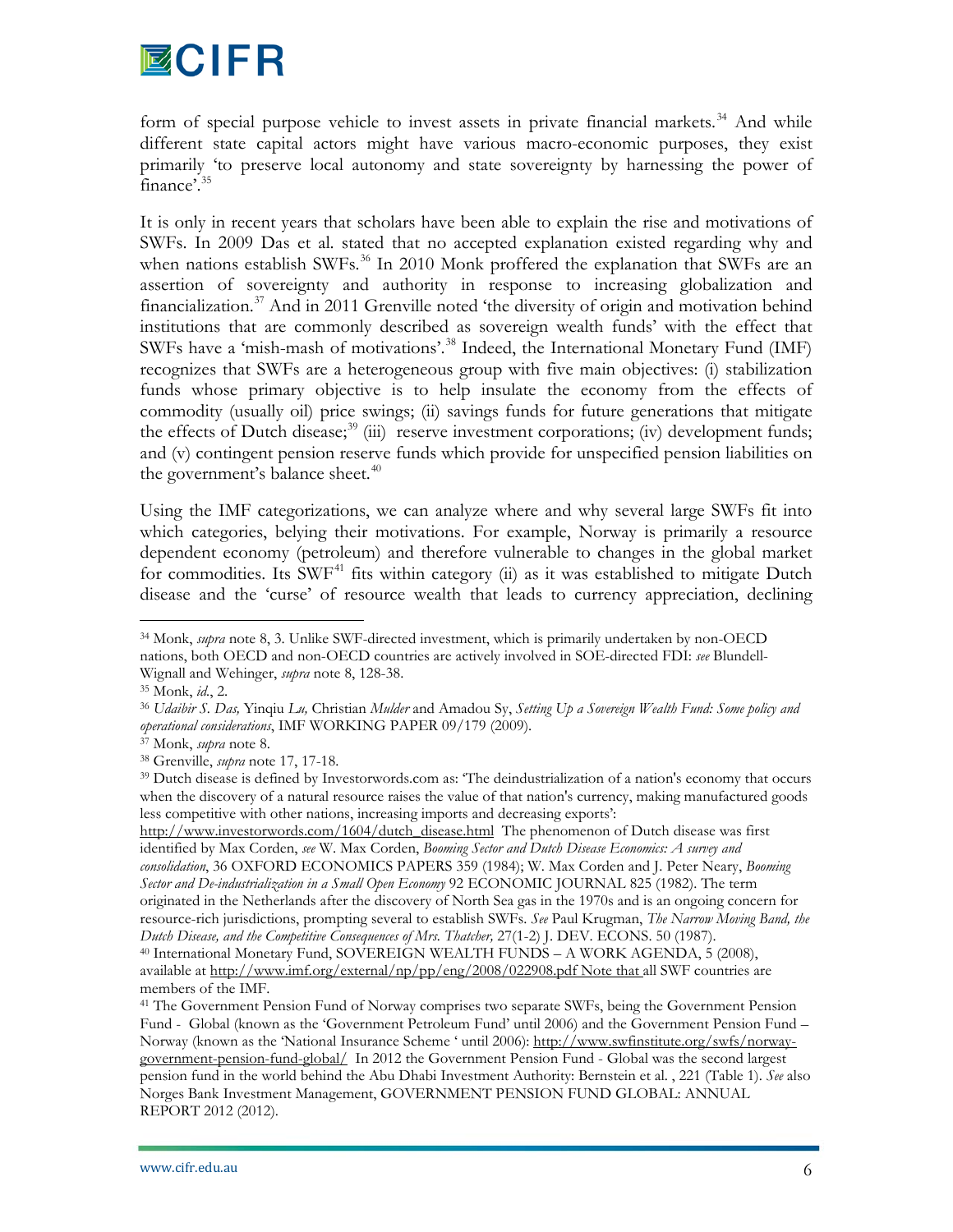

manufacturing, substantial restructuring costs and accompanying unemployment.<sup>[42](#page-7-7)</sup> It also fits within category (v) given its second purpose is to 'facilitate government savings to finance rising public pension expenditures'.<sup>[43](#page-8-0)</sup> Similarly, the Australian Future Fund, established through the privatization of Telstra, straddles categories (ii) and (v) as a tool for managing commitments to future generations via a state-run pension fund structure designed to meet pension liabilities for public sector employees.<sup>[44](#page-8-1)</sup> The establishment of a SWF may, therefore, be a policy response to not only concerns about the costs of providing social welfare to an increasingly aging population but also to Solow's question: 'How much of the world's – or a country's – endowment of non-renewable resources is it fair for the current generation to use up, and how much should be left for generations to come who have no active voice in contemporary decisions?<sup>[45](#page-8-2)</sup> Similar motivations prompted the creation of SWFs (in the form of SPFs) in Ireland and New Zealand that invest assets in equities for long-term social welfare benefit.<sup>[46](#page-8-3)</sup> In contrast, category (iii) SWFs have become prevalent in Asia over the past decade. This can be traced to lessons derived from the liquidity dislocation found in the 1997 Asian financial crisis, with China and South Korea establishing SWFs similar to that of Singapore and Hong Kong in the form of Reserve Investment Corporations. The main objectives of these RICs are threefold: self-insurance in the event of another crisis; stabilizing foreign exchange rates to mitigate another crisis; and wealth augmentation via the investment of accumulated ('hoarded') assets in less liquid securities for higher returns because hoarding reserves can be extremely costly for emerging economies (around 1% of GDP in the first years of the  $21^{st}$  Century).<sup>[47](#page-8-4)</sup>

In the case of SOEs, the traditional view is that they are national corporate champions purpose-built to fulfill government investment mandate abroad. Accordingly, SOEs have tended to invest in areas of nation-wide priority, being natural resources, utilities, telecommunication services, and defense. [48](#page-8-5) However, there is growing debate about the extent to which SOE investment decisions are being exercised independently of their sovereign sponsor. Multiple external parties are involved in SOE investment decision-making abroad, including domestic consultants, corporate partners and financiers,<sup>[49](#page-8-6)</sup> such that decisions cannot be made solely by a government entity. On this point, the Peterson Institute for International Economies asserts that SOEs operate and make investment

<span id="page-8-0"></span><sup>43</sup> Ministry of Finance, THE GOVERNMENT PENSION FUND (undated), at

<http://www.regjeringen.no/en/dep/fin/selected-topics/the-government-pension-fund.html?id=1441> <sup>44</sup> *See* http://www.futurefund.gov.au/

 <sup>42</sup> Thorvaldur Gylfason, *A Nordic Perspective on Natural Resource Abundance, in* RESOURCE ABUNDANCE AND ECONOMIC DEV'T 296 (R.M. Auty ed. 2001); Martin Skancke, *Fiscal Policy and Petroleum Fund Management in Norway, in* FISCAL POLICY FORMULATION AND IMPLEMENTATION IN OIL-PRODUCING COUNTRIES 316 (J. Davis, R. Ossowski and A. Fedelino eds. 2003.

<span id="page-8-2"></span><span id="page-8-1"></span><sup>45</sup> Robert Solow, *On the Intergenerational Allocation of Natural Resources*, 88(1) SCAND. J. of ECONOMICS 141 (1986).

<span id="page-8-3"></span><sup>46</sup> Being the National Pensions Reserve Fund (Ireland) and the New Zealand Superannuation Fund respectively: *see* Blundell-Wignall and Wehinger, *supra* note 8, 111; and Monk, *supra* note 8, 14.

<span id="page-8-4"></span><sup>47.</sup> Monk, *id*., 6-8; Dani Rodrick, *The Social Cost of Foreign Exchange Reserves* 20(3) INTERNATIONAL ECON. J. 253 (2006). 48 John Lee, *The Re-emergence of China: Economic and Strategic Implications for Australia* 45(4) THE AUSTRALIAN

<span id="page-8-5"></span>ECONOMIC REVIEW 484, 484 (2012). The OECD also notes that SOEs are often prevalent in utilities and infrastructure industries whose performance is of great importance to broad segments of the population: OECD, *supra* note 28, Preamble.

<span id="page-8-6"></span><sup>49</sup> Clayton Utz, DIGGING DEEP: CHINESE INVESTMENT IN AUSTRALIAN ENERGY AND RESOURCES 25 (2013).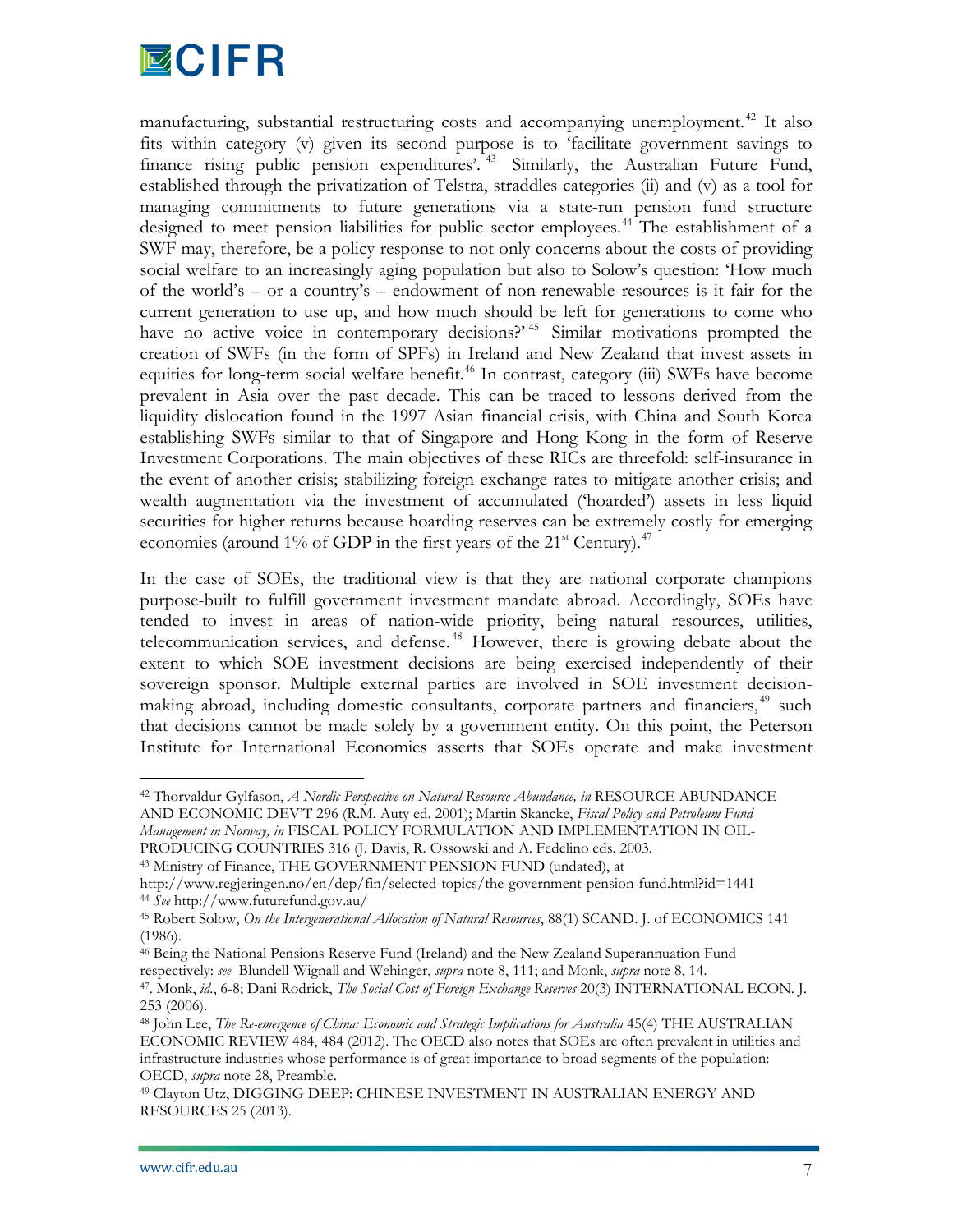

decisions not as agents of the state but similar to any other corporation.<sup>[50](#page-8-0)</sup> With regard to China in particular, Howson claims that the 'going global' strategy is being directed by the corporations themselves, citing the action of CNOOC in bidding for Unocal in 2005 despite central government opposition.<sup>[51](#page-9-0)</sup> Similarly, KPMG argues that 'Chinese SOEs abroad have shown strong commercial motivations, similar to those of multinational corporations from developed countries'.<sup>[52](#page-9-1)</sup> SOE commercial motivations are evinced by capital investments to secure stable and high-quality supplies of natural resources, mergers and acquisitions to acquire new brands and technology, accessing new markets, and exporting home brands.

The increasing diversification and changing investment strategies of state capital actors is detailed further in Part II.

# C. Evolution of State Capital Actors

Recent developments regarding the investment activity by state actors have a sense of back to the future about them. For example charter companies such as the East India Company (EIC) bear similarities to many contemporary state capital actors with their close linkages to state power and, in many cases, an emphasis on trading in commodities.<sup>[53](#page-9-2)</sup> The first manifestation of the EIC was established in 1600 during the reign of Queen Elizabeth I as the *Governor and Merchants of London trading with the East Indies*. The EIC evolved through several forms, received monopoly trading advantages and other support from the Crown, including five Acts in 1670 during the reign of Charles II which accorded regal legitimacy to the EIC to command troops, make war and peace, mint money, annex territory and administer criminal and civil justice over the territory they controlled.<sup>[54](#page-9-3)</sup> Similarly the Dutch East India United Company, the *Verenigde Oostindische Compagnie* (VOC), was founded in 1602 when the States General of the Netherlands granted the charter company a 21 year monopoly to trade and develop Dutch influence in Asia. Like the EIC it was enormously successful in these ventures and they were dominant actors in Asia for 200 years.<sup>[55](#page-9-4)</sup> The EIC equivalent in North America was the Hudson Bay Company (HBC), which was incorporated by English royal charter in 1670 to administer trade in the Hudson Bay region and beyond, effecting a monopoly on the fur trade; for many years the HBC acted as a *de facto* government across large swathes of territory.<sup>[56](#page-9-5)</sup>

 <sup>50</sup> Petersen Institute for International Economics, CHINESE INVESTMENT IN LATIN AMERICAN RESOURCES: THE GOOD, THE BAD, AND THE UGLY (2012), available at

http://www.piie.com/publications/interstitial.cfm?ResearchID=2046

<span id="page-9-0"></span><sup>&</sup>lt;sup>51</sup> Howson makes this point in relation to the CNOOC bid for Unocal, which was opposed by Chinese central government actors: Nicholas C. Howson, *China's Acquisitions Abroad – Global Ambitions, Domestic Effects* (Winter/Spring) LQN 73, 73 (2006).

<span id="page-9-1"></span><sup>52</sup> KPMG and the University of Sydney, DEMYSTIFYING CHINESE INVESTMENT 13 (2012) (hereafter 'KPMG 2012').

<span id="page-9-2"></span><sup>&</sup>lt;sup>53</sup> For a discussion of how various interest groups interacted in shaping the policy priorities of the East India Company *see* Huw V. Bowen, THE BUSINESS OF EMPIRE: THE EAST INDIA COMPANY AND

<span id="page-9-4"></span><span id="page-9-3"></span>IMPERIAL BRITAIN, 1756-1833 (2006).<br><sup>54</sup> 8 *East India Company*, ENCYCLOPÆDIA BRITANNICA ELEVENTH EDITION 835 (11 ed. 1911).<br><sup>55</sup> For a more detailed analysis of the VOC *see* Charles R. Boxer, THE DUTCH SEABORNE EMPIRE: 1 1800 (1977).

<span id="page-9-5"></span><sup>56</sup> *See* Bryce George, THE REMARKABLE HISTORY OF THE HUDSON'S BAY COMPANY (1968).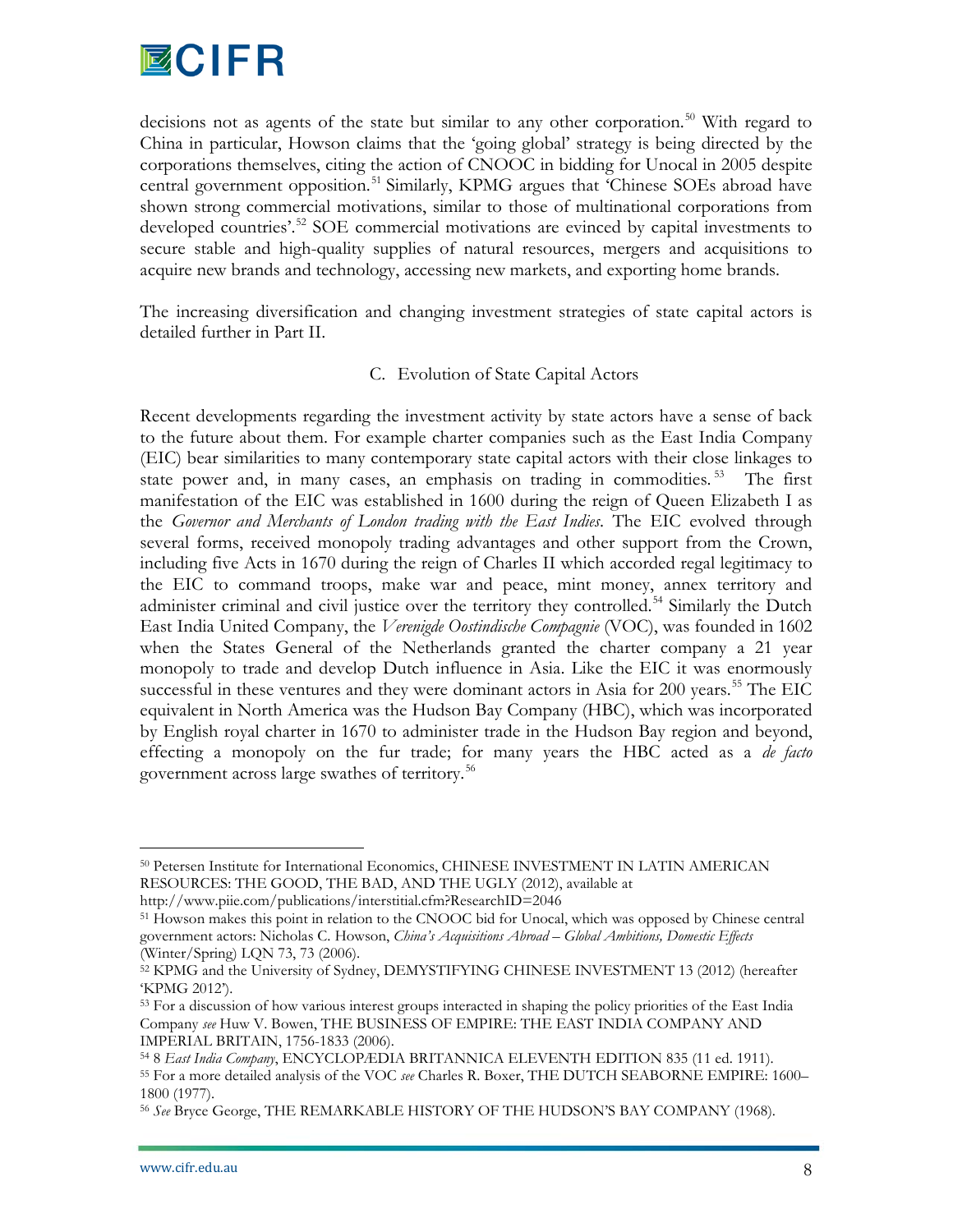

Fast forward to a post-GFC environment, and it seems inevitable that state capital actors will become increasingly important vehicles for the recycling of global finance, namely, channelling capital from surplus (balance of payments) generating countries to deficit countries. Indeed, the growing influence of these actors was evident before the onset of the crisis, with significant (loss-making) investments made in major banks on both Wall Street and the City of London. However their size, number, growth and scale of activity will still be influenced by the corresponding size and trends in global macroeconomic imbalances themselves. Exchange rate regimes, namely the prevalence or otherwise of dollar-type pegs and domestic inflation issues will also have an influence on their size, growth and number. Real and nominal rates of return on benchmark sovereign assets in the major advanced economies will also have an influence in as far as sovereign wealth portfolio shifts are affected. The public accumulation of assets by energy exporting countries is expected to continue if constraints on energy supply relative to demand remain, which does seem likely over the medium to longer term. It is highly likely that state capital actors increasingly will be seen as favoured pools of available liquid capital. Continuing relatively low growth rates and subsequently low returns on investment capital can be expected in major advanced economies, so investment will be channelled increasingly into emerging markets and state capital actors will be an important conduit in such processes.

Yet despite the growing prevalence of state capital, there remains substantial reliance on *best guesswork* regarding its impacts. State capital actors are difficult to define in a prescriptive sense and often powerful actors are involved who do not welcome scrutiny. This creates difficulties in measuring the scale of activity and its effects, and evaluating regulatory responses. Compounding this empirical uncertainty is the diffused impact especially in geopolitical contexts. Indeed, while contemporary state capital actors obviously do not play the same militaristic and governmental roles as the EIC, VOC or HBC, they do have close linkages to their national governments and play important roles in facilitating their sovereign's economic and political influence in foreign territories. It is perhaps unsurprising that levels and locations of investment activity cannot be easily evaluated given that a significant number of state capital jurisdictions also have authoritarian political regimes, as evidenced in the next Part.

#### II. STATE CAPITAL IN THE GLOBAL ECONOMY

# A. Changing Character of the Global Economy

<span id="page-10-0"></span>The activities of state-related pools of capital need to be understood within the context of an era of globalization. Economic and political ties between many jurisdictions are deepening, and jurisdictions increasingly are playing a mediating role regarding the interests of business that may be conducted within their spheres of influence. [57](#page-9-4) One significant effect of globalization has been to further elevate deficits and surpluses run by countries and the subsequent macro-economic trade imbalances that they bring. As ever with regard to international trade the political context remains crucial and almost inevitably it is intertwined

 <sup>57</sup> *See*, *e.g*.: Jeffry A. Frieden, GLOBAL CAPITALISM: ITS FALL AND RISE IN THE TWENTIETH CENTURY (2006); Jan A. Scholte, GLOBALIZATION: A CRITICAL INTRODUCTION (2005); and Joseph E. Stiglitz, GLOBALIZATION AND ITS DISCONTENTS (2003).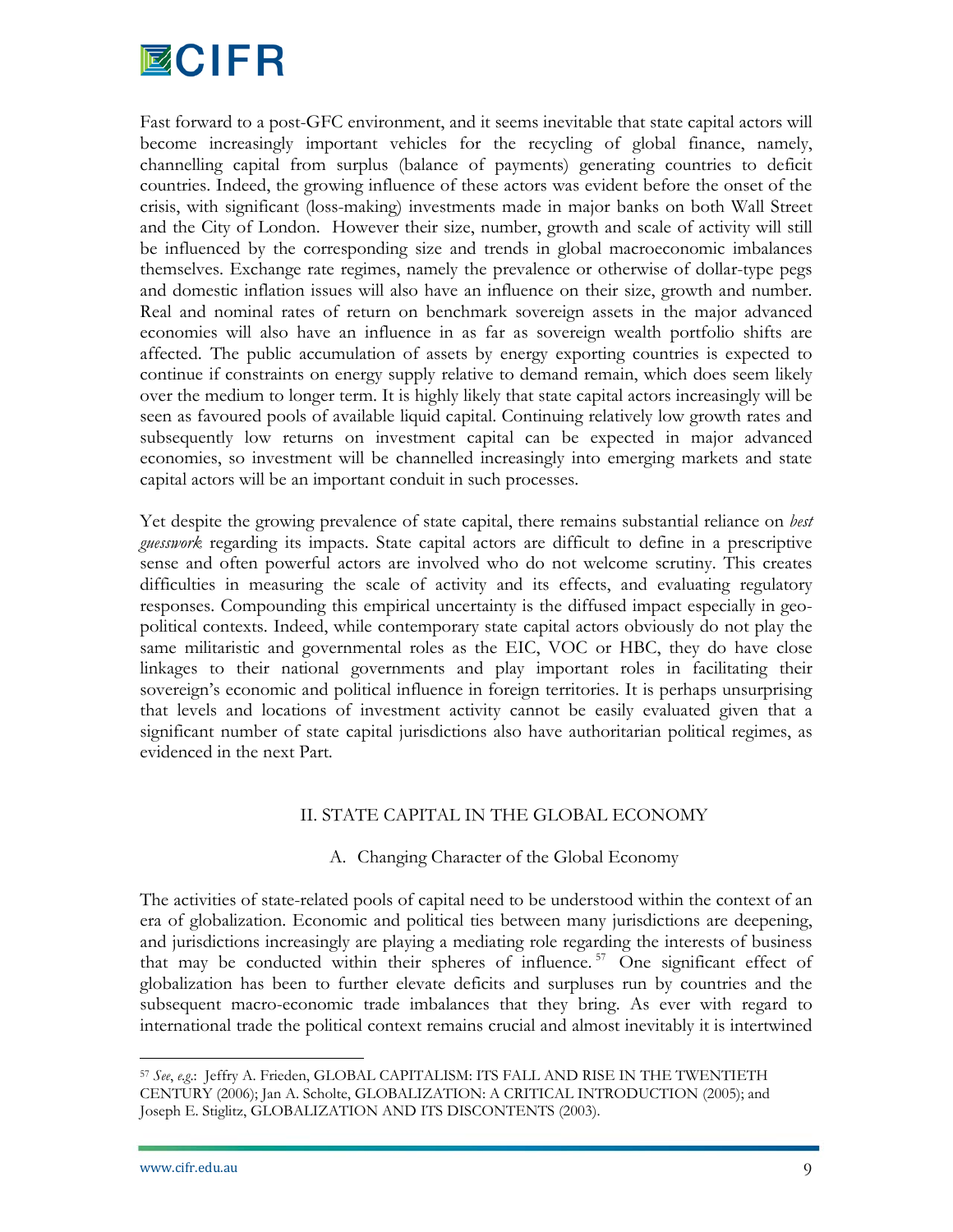

with expectations regarding vested interests. These developments are affecting the sovereignty of jurisdictions as local political priorities become more intertwined with international politics and the requirements of international business. The regulatory world reflects the realities of the domains it purports to influence and so a major consequence of these developments is that regulatory structures and processes have become more internationalized. A variety of modes of governance are emerging that have a capacity for impacts of broad international scope. This political reality interacts with how state-related pools of capital have been increasing in recent years, not only in their number, but also in the scale of their effect. The rising influence of more proactive state-led investment capitalism is one of the shaping variables in how the global economy has been changing swiftly in recent decades; arguably these structural shifts have been accelerated by GFC impacts.[58](#page-10-0) Of critical significance in this regard is the fact that the relationship is in turn impacted by the policies adopted by recipient countries.

The increasing investment role of SWFs and SOEs reflect changing relationships in the global economy, especially the economic rise of the BRIC countries (Brazil, Russia, India and China). As the strategic economic and political importance of these countries increases, so does the need to understand how international regulatory infrastructures might evolve in order to accommodate such changes.

B. Scale and Scope of State Capital in the Global Economy

Importantly, emerging economies have significant state capital investment actors. Coleman demonstrates that China, the UAE, Saudi Arabia, Kuwait, Hong Kong, Russia and Qatar are amongst the countries that possess the ten largest SWFs by assets under management at March 2013.<sup>[59](#page-11-0)</sup> Indeed the SWF Institute (SWFI) has specified the geographical origins of SWFs as follows: 40% in Asia; 35% in the Middle East; 17% in Europe; 3% in Africa; 3% in the Americas; and 2% in other areas of the world.<sup>[60](#page-11-1)</sup> Similarly, SOE capitalization constitutes a significant element in three of the BRIC countries: SOEs comprised 80% of the value of the stock market in China, 62% in Russia and 38% in Brazil in 2012; and SOEs accounted

<span id="page-11-2"></span><span id="page-11-1"></span><span id="page-11-0"></span>**<sup>58</sup>** This paper is not focused on the GFC, but there is a substantial literature on its causes and effects, including: Christopher J. Arup, *The Global Financial Crisis: Learning from Regulatory and Governance Studies*, 32(2) LAW & POL'Y, 363 (2010); Emilios Avgouleas, *The Global Financial Crisis: Behavioural Finance and Financial Regulation: In Search of a New Orthodoxy*, 9 J. CORP. L. STUDIES 23 (2009); Philip Booth (ed.), *Verdict on the Crash: Causes and Policy Implications*, INSTITUTE OF ECONOMIC AFFAIRS (2009); Essential Information and Consumer Education Foundation*,* SOLD OUT: HOW WALL STREET AND WASHINGTON BETRAYED AMERICA (2009); Gary B. Gorton, *Questions and Answers About the Financial Crisis*, NBER WORKING PAPER NO.W15787 2010, available at http://www.nber.org/papers/w15787; International Monetary Fund, GLOBAL FINANCIAL STABILITY REPORT: MEETING NEW CHALLENGES TO STABILITY AND BUILDING A SAFER SYSTEM (2010); International Monetary Fund, FISCAL IMPLICATIONS OF THE GLOBAL ECONOMIC AND FINANCIAL CRISIS, SPN/09/13 (2009); Carmen M. Reinhart & Kenneth S. Rogoff, THIS TIME IS DIFFERENT: EIGHT CENTURIES OF FINANCIAL FOLLY (2009). <sup>59</sup> Isobel Coleman, *Graph: Sovereign Wealth Funds, Council on Foreign Relations*, COUNCIL ON FOREIGN RELATIONS (April 24, 2013),<http://blogs.cfr.org/coleman/2013/04/24/graph-sovereign-wealth-funds/> The other top ten countries are: Norway, Singapore, and Australia. *See also* Sovereign Wealth Fund Institute, *supra* note 2. SWFI notes that one of the Russian funds 'includes the oil stabilization fund of Russia' and that the figure for China's largest fund 'is a best guess estimation': Sovereign Wealth Fund Institute, *id*. <sup>60</sup> Sovereign Wealth Fund Institute, *id*.

 $\overline{a}$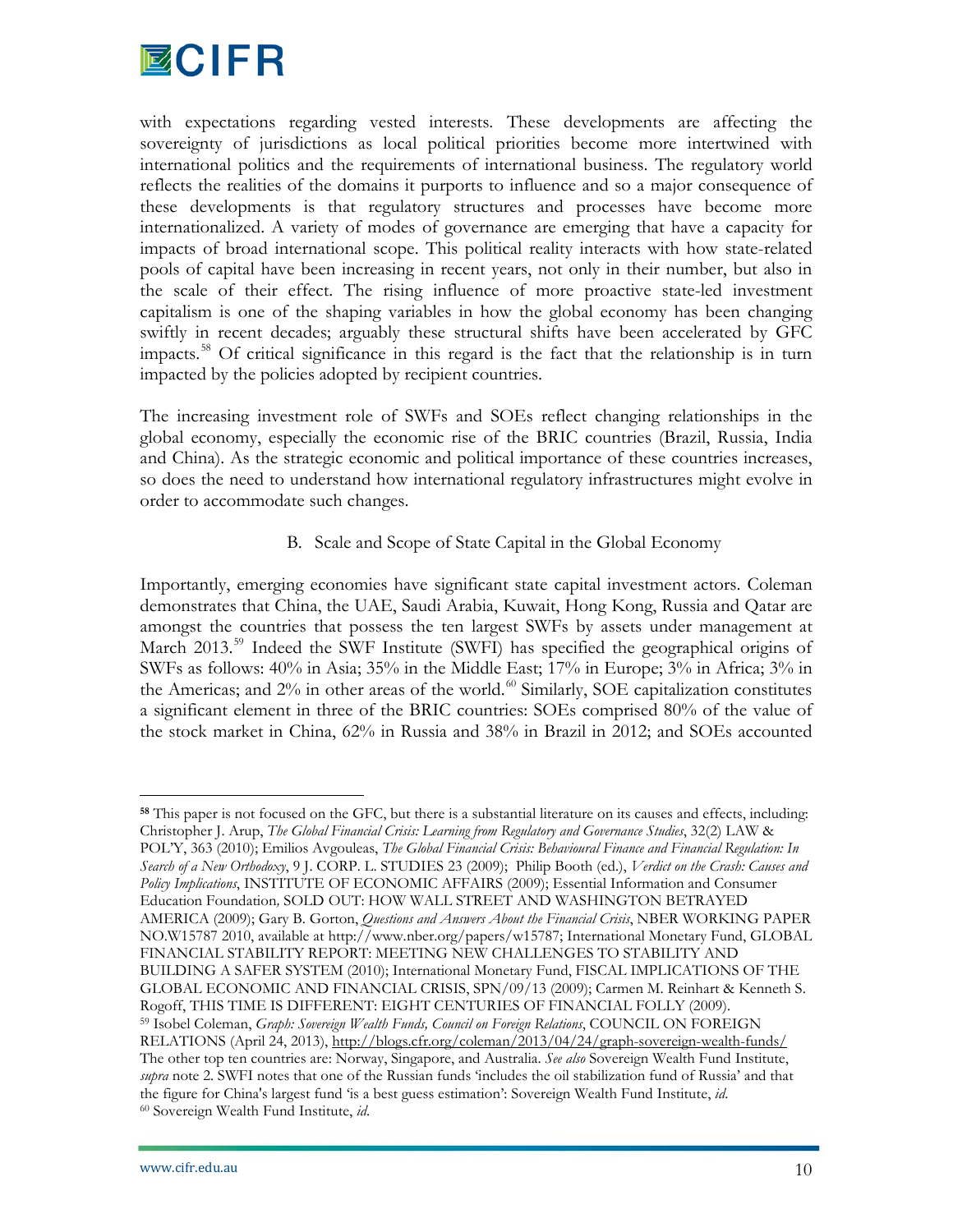

for one-third of the emerging world's FDI from 2003-2010. [61](#page-11-2) Moreover, Chinese government records attest that Chinese FDI is set to increase by  $15\%$  in 2013.<sup>[62](#page-12-0)</sup>

This rapidly rising pool of state investment capital is part of the story of the decoupling effects of contemporary fundamental changes in East:West capital flows with attendant global imbalances regarding the management of exchange rates and reserves. The most obvious example of this is the rapidly increasing global economic influence of China. For example, China has increased its foreign reserves from \$21 billion in 1992 (5% of its annual GDP)<sup>[63](#page-12-1)</sup> to \$31,202 billion in 2012 (45% of its annual GDP).<sup>[64](#page-12-2)</sup> These decoupling effects are fuelled by the fact that emerging markets have been growing at an average of 5.5% (in contrast to 1.6% for developed nations) in recent years and the activity of these emerging markets is projected to make up half of the world's GDP by 2020 (Table 1 below).

|                  | Actual average annual percent change |      |        |        |      | Projected |        |        |      |
|------------------|--------------------------------------|------|--------|--------|------|-----------|--------|--------|------|
|                  | 2006                                 | 2007 | 2008   | 2009   | 2010 | 2011      | 2012   | 2013   | 2018 |
| Total            |                                      |      |        |        |      |           |        |        |      |
| Advanced         | 3.0                                  | 2.8  | 0.1    | $-3.5$ | 3.0  | 1.6       | 1.2    | 1.2    | 2.5  |
| Economies        |                                      |      |        |        |      |           |        |        |      |
| E.g.             |                                      |      |        |        |      |           |        |        |      |
| United States    | 2.7                                  | 1.9  | $-0.3$ | $-3.1$ | 2.4  | 1.8       | 2.2    | 1.9    | 2.9  |
| Euro Area        | 3.2                                  | 3.0  | 0.4    | $-4.4$ | 2.0  | 1.4       | $-0.6$ | $-0.3$ | 1.6  |
| Japan            | 1.7                                  | 2.2  | $-1.0$ | $-5.5$ | 4.7  | $-0.6$    | 2.0    | 1.6    | 1.1  |
| Australia        | 2.7                                  | 4.6  | 2.7    | 1.4    | 2.6  | 2.4       | 3.6    | 3.0    | 3.2  |
| Total            |                                      |      |        |        |      |           |        |        |      |
| Emerging         | 8.3                                  | 8.8  | 6.1    | 2.7    | 7.6  | 6.4       | 5.1    | 5.3    | 6.2  |
| <b>Economies</b> |                                      |      |        |        |      |           |        |        |      |
| E.g.             |                                      |      |        |        |      |           |        |        |      |
| Brazil           | 4.0                                  | 6.1  | 5.2    | $-0.3$ | 7.5  | 2.7       | 0.9    | 3.0    | 4.2  |
| Russia           | 8.2                                  | 8.5  | 5.2    | $-7.8$ | 4.5  | 4.3       | 3.4    | 3.4    | 3.6  |
| India            | 9.4                                  | 10.1 | 6.2    | 5.0    | 11.2 | 7.7       | 4.0    | 5.7    | 7.0  |
| China            | 12.7                                 | 14.2 | 9.6    | 9.2    | 10.4 | 9.3       | 7.8    | 8.0    | 8.5  |
| Qatar            | 26.2                                 | 18.0 | 17.7   | 12.0   | 16.7 | 13.0      | 6.6    | 5.2    | 6.5  |
| Saudi Arabia     | 5.6                                  | 6.0  | 8.4    | 1.8    | 7.4  | 8.5       | 6.8    | 4.4    | 4.3  |

## **Table 1 GDP Growth: Advanced vs. Emerging Economies[65](#page-12-3)**

Indeed, China has emerged to rival the US as the most important economy in the world. Table 2 below shows how the top seven global economies based on Purchasing Power Parity

 <sup>61</sup> Wooldridge, *supra* note 7.

<span id="page-12-4"></span><span id="page-12-0"></span><sup>62</sup> National Development and Reform Commission (NDRC), REPORT ON THE 2013 DRAFT PLAN FOR NATIONAL AND SOCIAL DEVELOPMENT (2013), submitted to the National People's Congress on 5 March 2013.

<span id="page-12-1"></span><sup>63</sup> Zheng M. Song, Kjetil Storesletten & Fabrizio Zilibotti, *Growing Like China*, CEPR DISCUSSION PAPER NO. DP7149 (2010), available at http://papers.ssrn.com/sol3/papers.cfm?abstract\_id=1345675.

<span id="page-12-2"></span><sup>64</sup> Kenneth Rapoza, *China's Cash Hoard Nearly Half its GDP*, FORBES INVESTING (May 25, 2012), http://www.forbes.com/sites/kenrapoza/2012/05/25/chinas-cash-hoard-nearly-half-its-gdp/

<span id="page-12-3"></span><sup>65</sup> International Monetary Fund, WORLD ECONOMIC OUTLOOK: HOPES, REALITIES, RISKS, Statistical Appendices Tables A1, A4 (2013).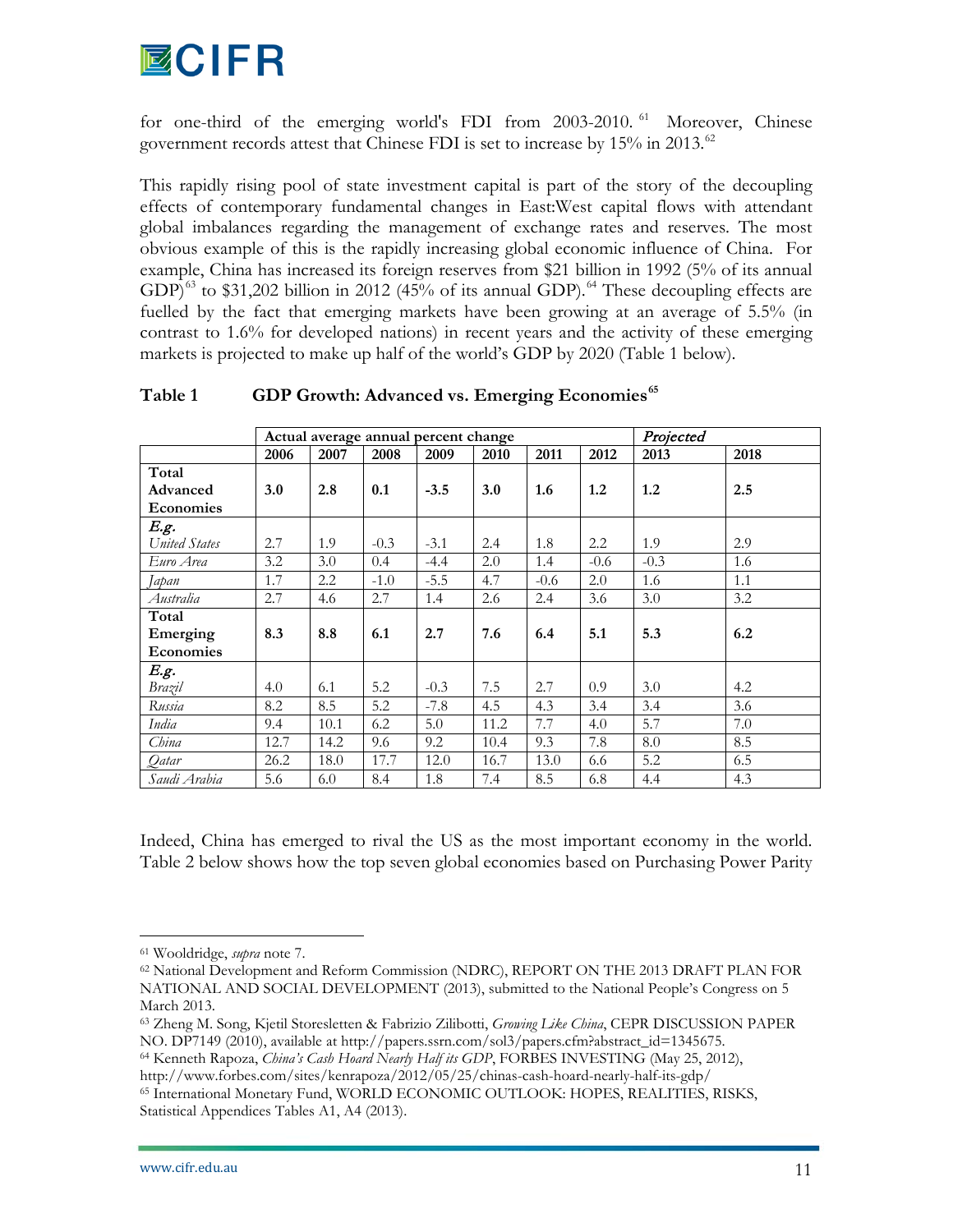

(PPP) were ranked in 2011 and how they might look in 2030 and 2050.<sup>[66](#page-12-4)</sup> By 2020 China will have replaced the US as the world's largest economy with 20.08% of global GDP (up from 13.92% in 2010). In the same period the US share of global GDP is expected to fall from 20.14% to 17.44%. This *changing of the economic guard* as it were in terms of the global economy is not confined merely to China and the US because there are regional forces at work as well, especially in Asia. For example, the G7 (Canada, France, Germany, Italy, Japan, UK and US) share of global GDP is expected to fall from 40.62% in 2010 to 33.30% in 2020 and the Asia 7 (China, Hong Kong, India, Indonesia, Singapore, South Korea and Taiwan) share to rise from 25.16% in 2010 to 33.18% in 2020. The US and China dominate their respective groupings. The US share of G7 GDP is estimated to be 49.59% in 2010 and 52.385 in 2020. China's share of Asia 7 GDP is estimated to be 55.35% in 2010 and 60.52% in 2020.

|                | 2011      |                                        | 2030      |                                                   | 2050      |                                            |
|----------------|-----------|----------------------------------------|-----------|---------------------------------------------------|-----------|--------------------------------------------|
| PPP rank       | Country   | <b>GDP</b> at PPP<br>(2011)<br>US\$bn) | Country   | Projected<br><b>GDP</b> at PPP<br>$(2011$ US\$bn) | Country   | Projected<br>GDP at PPP<br>$(2011$ US\$bn) |
| $\mathbf{1}$   | <b>US</b> | 15,094                                 | China     | 30,634                                            | China     | 53,856                                     |
| $\overline{2}$ | China     | 11,347                                 | <b>US</b> | 23,376                                            | <b>US</b> | 37,998                                     |
| 3              | India     | 4,531                                  | India     | 13,716                                            | India     | 34,704                                     |
| $\overline{4}$ | Japan     | 4,381                                  | Japan     | 5,842                                             | Brazil    | 8,825                                      |
| 5              | Germany   | 3,221                                  | Russia    | 5,308                                             | Japan     | 8,065                                      |
| 6              | Russia    | 3,031                                  | Brazil    | 4,685                                             | Russia    | 8,013                                      |
| 7              | Brazil    | 2,305                                  | Germany   | 4,118                                             | Mexico    | 7,409                                      |

# **Table 2 Actual and Projected Top Economies Based on GDP (in PPP)**[67](#page-13-0)

If these estimates are correct then a direct 7%+ transference of total global GDP from the G7 to the Asia 7 will occur in only ten years. On these projections, China is likely to be the dominant global economic power before the middle of the century. This constitutes a dramatic shift in economic power; and history demonstrates that these economic shifts

<span id="page-13-1"></span><span id="page-13-0"></span> 66 PwC Economics, WORLD IN 2050, THE BRICS AND BEYOND: PROSPECTS, CHALLENGES AND OPPORTUNITIES, 2 (2013), available at [http://www.pwc.co.uk/economic-services/global-economy](http://www.pwc.co.uk/economic-services/global-economy-watch/index.jhtml)[watch/index.jhtml](http://www.pwc.co.uk/economic-services/global-economy-watch/index.jhtml) *See also* Dale W. Jorgensen & Khuong M. Vu, *The Rise of Developing Asia and the New Economic Order*, LEE KUAN YEW SCHOOL OF PUBLIC POLICY RESEARCH PAPER NO. PP11-21, 25 (July 7, 2011), available at [http://papers.ssrn.com/sol3/papers.cfm?abstract\\_id=1904716,](http://papers.ssrn.com/sol3/papers.cfm?abstract_id=1904716) who used a sample of 122 countries accounting for more than 95% of global GDP, to predict how shares of global trade between major trading blocs may change if current growth trends are maintained. <sup>67</sup> *Id*.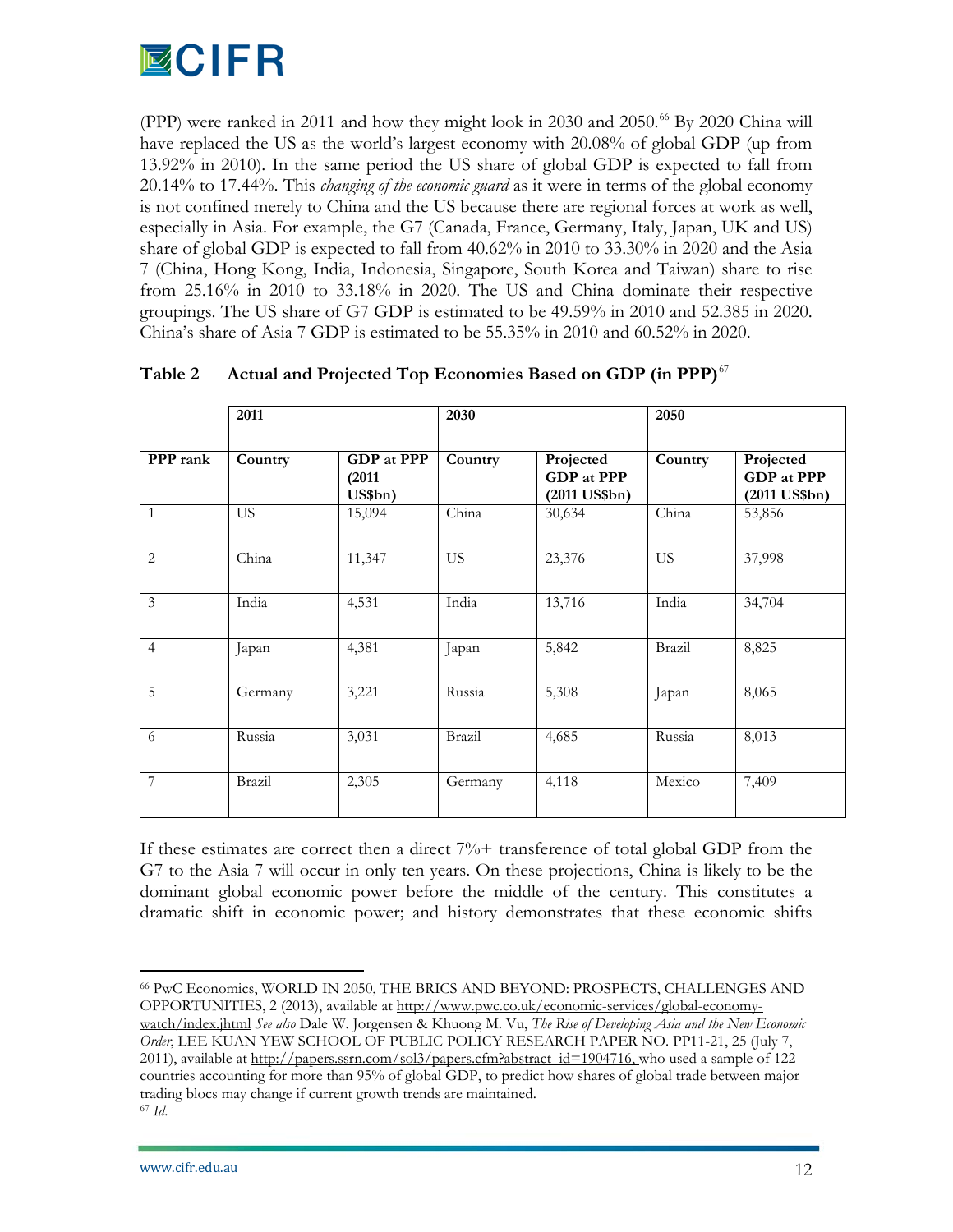# **MCIFR**

influence change in other arenas such as foreign policy, strategic alliances and regulation in multi-lateral contexts.

Indeed, the last five years have seen a dramatic movement away from the pre-dominant philosophy that has driven financial markets development and their regulation in the last three decades. That is, a commitment to free market ideology underpinned by light-touch regulation under the canvas of regulatory competition in order to attract increasing amounts of inward investment. Since 2008 liquidity in global markets has reduced and concerns about sovereign debt have grown as appetite for risk has diminished globally. Interwoven with this is a new era of more proactive state-led investment capitalism that is emerging with staterelated pools of capital key to this process. In terms of state-related pools of investment activity there remains considerable uncertainty and ambiguity about their levels of investment, but in general they tend to be less leveraged than many of their private sector counterparts and therefore perceived by some as less of a threat to market stability. This is the new international financial environment and geo-political reality in which existing and future state-related pools of capital are likely to become increasingly proactive and influential, contributing to financial markets and the broader economy globally and domestically in Australia.

Yet, in this new landscape, the entwined regulatory/investment role of the state becomes more opaque. Jurisdictions that might previously have slotted comfortably into the category of recipients of state capital have become more active state capital investment actors themselves. This raises questions about how the state can manage simultaneously the potential conflicts of being an active investment actor, a detached and independent regulator, a recipient of inward investment from both state and non-state sources, and the promoter of the national interest.

# C. Impacts of Investment Strategies of State Capital Actors

<span id="page-14-1"></span>As detailed in Part I, the activities of both SOEs and SWFs evidence a trend towards investment diversification and a growing desire and capacity for risk. Furthermore, this Part has documented the occurrence of a global economic 'changing of the guard' as the investment symbiosis between recipient-acquirer nations evolves. Indeed, this is best evidenced by patterns of investment strategies of state capital actors over time. Blundell-Wignall and Wehinger show that, prior to 2006, the largest SOE foreign investment deals involved OECD nations as both recipient and owner countries. However, since 2006, that picture has changed dramatically with the majority of deals involving non-OECD nations as the acquiring entity and OECD nations as the target or recipient.<sup>[68](#page-13-1)</sup> Furthermore, from 1990 – 2009, nearly two-thirds of the largest 50 SOE foreign investment deals took place in four key sectors: energy and power; telecommunications; materials (including non-renewable resources); and high technology (with potential military use).<sup>[69](#page-14-0)</sup> Importantly, these sectors are considered 'areas of strategic concern' to recipient nations, being germane to their national security and national interest.

 <sup>68</sup> Blundell-Wignall and Wehinger, *supra* note 8, 128-139.

<span id="page-14-0"></span><sup>69</sup> *Id*., 128.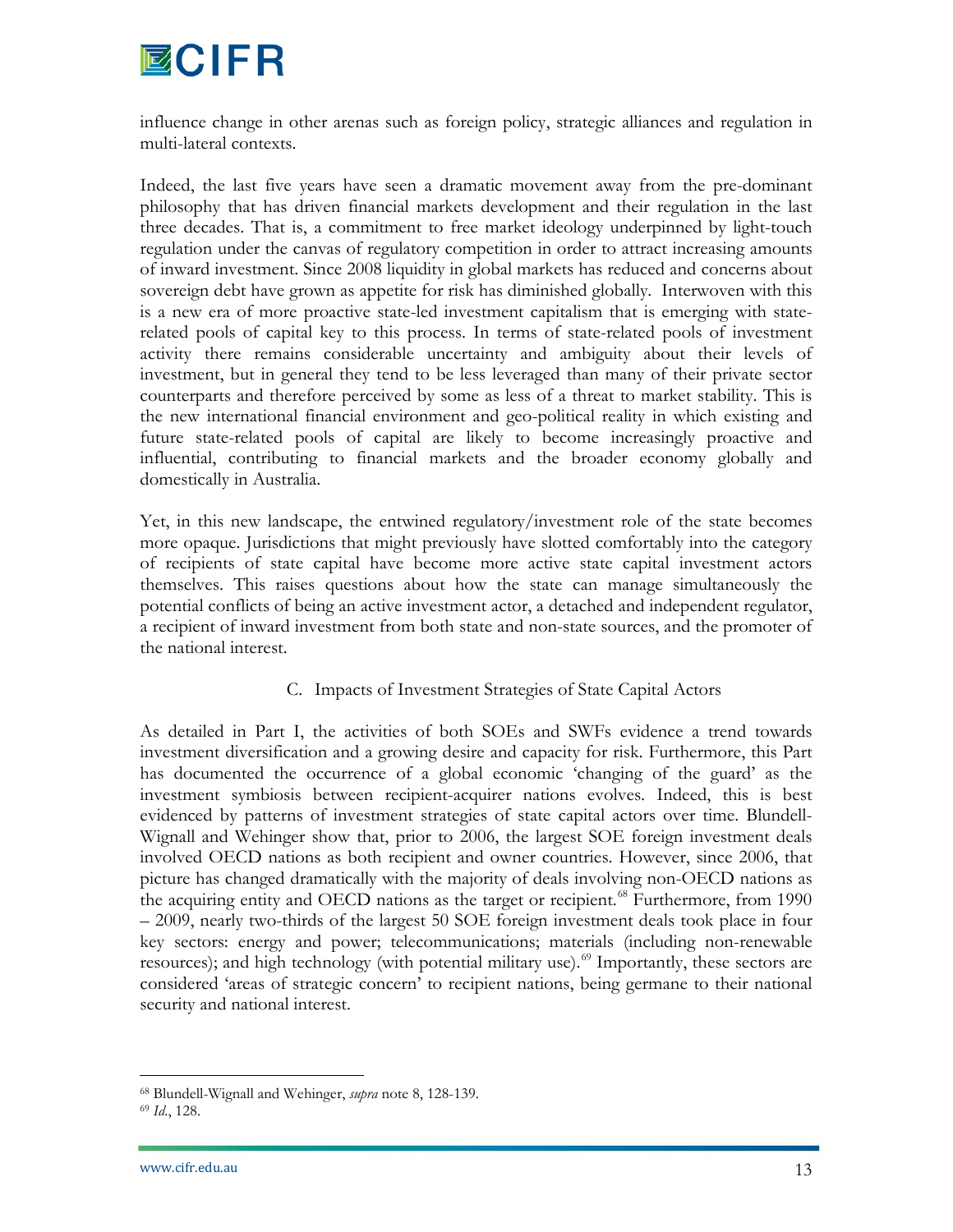

In contrast however, Blundell-Wignall and Wehinger show that only five of the 50 top deals for that same time period were made by SWFs in sensitive sectors.<sup>[70](#page-14-1)</sup> Indeed, papers by Gompers and Metrick,<sup>[71](#page-15-0)</sup> Lerner, Schoar and Wongsunwai,<sup>[72](#page-15-1)</sup> and Hochberg and Rauh<sup>[73](#page-15-2)</sup> highlight the heterogeneity of institutional investment strategies and ultimately returns. Specifically, Bernstein et al. note that a growing number of nations that hoard foreign currency, such as China, are seeking broader portfolios in which to invest it, rather than putting these reserves 'under the mattress' in low-risk/low-return US Treasury bonds.<sup>[74](#page-15-3)</sup>

Accordingly, the majority of government-related investment deals in 'sectors of strategic concern' tend to be undertaken by SOEs and not SWFs. Analyzing the data above, we suggest that SWFs are a state capital actor of less concern than SOEs. However, little differentiation at this granular level is evidenced by policymakers. [75](#page-15-4) Australia is a partial exception. It calibrated the policy governing state-capital investment in the aftermath of a contested raid of the Rio Tinto share register in London. [76](#page-15-5) Generally, however, the impacts of state capital investment activity tend to be viewed in the aggregate whereby the combined impact of (a) a trend towards investment diversification and risk, and (b) investment in 'areas of strategic concern' carries overall implications for cross-border foreign exchange liquidity. And the more varied and aggressive investment strategies of state capital actors in recent years, the more likely recipient states are to find forms of financial protectionism to defend against such activity.<sup>[77](#page-15-6)</sup> These challenges have been heightened by GFC ramifications such as governments part-nationalizing/saving failing banks (e.g. Royal Bank of Scotland and Lloyds in the United Kingdom (UK)), or nationalizing them (e.g. Anglo Irish Bank in the Republic of Ireland and Northern Rock in the UK), which continue to impact heavily on political, economic and legal agendas.<sup>[78](#page-15-7)</sup>

Overall, the activities of state capital actors raise implications for cross-nationalization of assets and industries in jurisdictions all over the world. If further regulatory initiatives for state capital actors are to emerge at the international level it is likely to be through codes of

 <sup>70</sup> *Id*., 139, 145.

<span id="page-15-0"></span><sup>71</sup> Paul A. Gompers and Andrew Metrick, *Institutional Investors and Equity Prices* 116(1) QUARTERLY J. ECONS 229 (2001).

<span id="page-15-1"></span><sup>72</sup> Josh Lerner, Antoinette Schoar and Wan Wongsunwai, *Smart Institutions, Foolish Choices? The Limited Partner Performance Puzzle* 62(3) J. FINANCE 731 (2007).

<span id="page-15-8"></span><span id="page-15-2"></span><sup>73</sup> Yael Hochberg and Joshua Rauh, *Local Overweighting and Underperformance: Evidence from Limited Partner Equity Investments* NBER WORKING PAPER 17122 (2011), available at http://www.nber.org/papers/w17122 74 Bernstein et al., *supra* note 2, 221.

<span id="page-15-4"></span><span id="page-15-3"></span><sup>75</sup> Noting the suggestion by Blundell-Wignall and Wehinger that international debate needs to move into the SOE area and away from SWFs for both OECD and non-OECD nations: Blundell-Wignall and Wehinger, *supra* note 8, 145.

<span id="page-15-5"></span><sup>76</sup> Greg Golding and Rachael Bassil, *Australian Regulation of Investments by Sovereign Wealth Funds and State-Owned Enterprises*, *in* SOVEREIGN WEALTH: THE ROLE OF STATE CAPITAL IN THE NEW FINANCIAL ORDER 171 (Renee A. Fry, Warwick J. McKibbon and Justin O'Brien eds. 2011).

<span id="page-15-6"></span><sup>77</sup> Steven J. Weisman, *Concern about Sovereign Wealth Funds Spreads to Washington*, INTERNATIONAL HERALD TRIBUNE (August 20, 2007).

<span id="page-15-7"></span><sup>78</sup> There has been significant academic and media coverage of these events and their implications. *E.g*.: Philip Aldrick, *RBS and Northern Rock to Unveil Radical Strategies*, TELEGRAPH.CO.UK (February 22, 2009), at [http://www.telegraph.co.uk/finance/newsbysector/banksandfinance/4782762/RBS-and-Northern-Rock-to-](http://www.telegraph.co.uk/finance/newsbysector/banksandfinance/4782762/RBS-and-Northern-Rock-to-unveil-radical-strategies.html)

[unveil-radical-strategies.html;](http://www.telegraph.co.uk/finance/newsbysector/banksandfinance/4782762/RBS-and-Northern-Rock-to-unveil-radical-strategies.html) Roman A. Tomasic, *The Rescue of Northern Rock: Nationalization in the Shadow of Insolvency*, 1(4) CORPORATE RESCUE AND INSOLVENCY 109 (2008); Robert J. Rhee, *Nationalization of Corporate Governance and Purpose During Crisis*, 17 GEO. MASON L. REV. 661 (2010).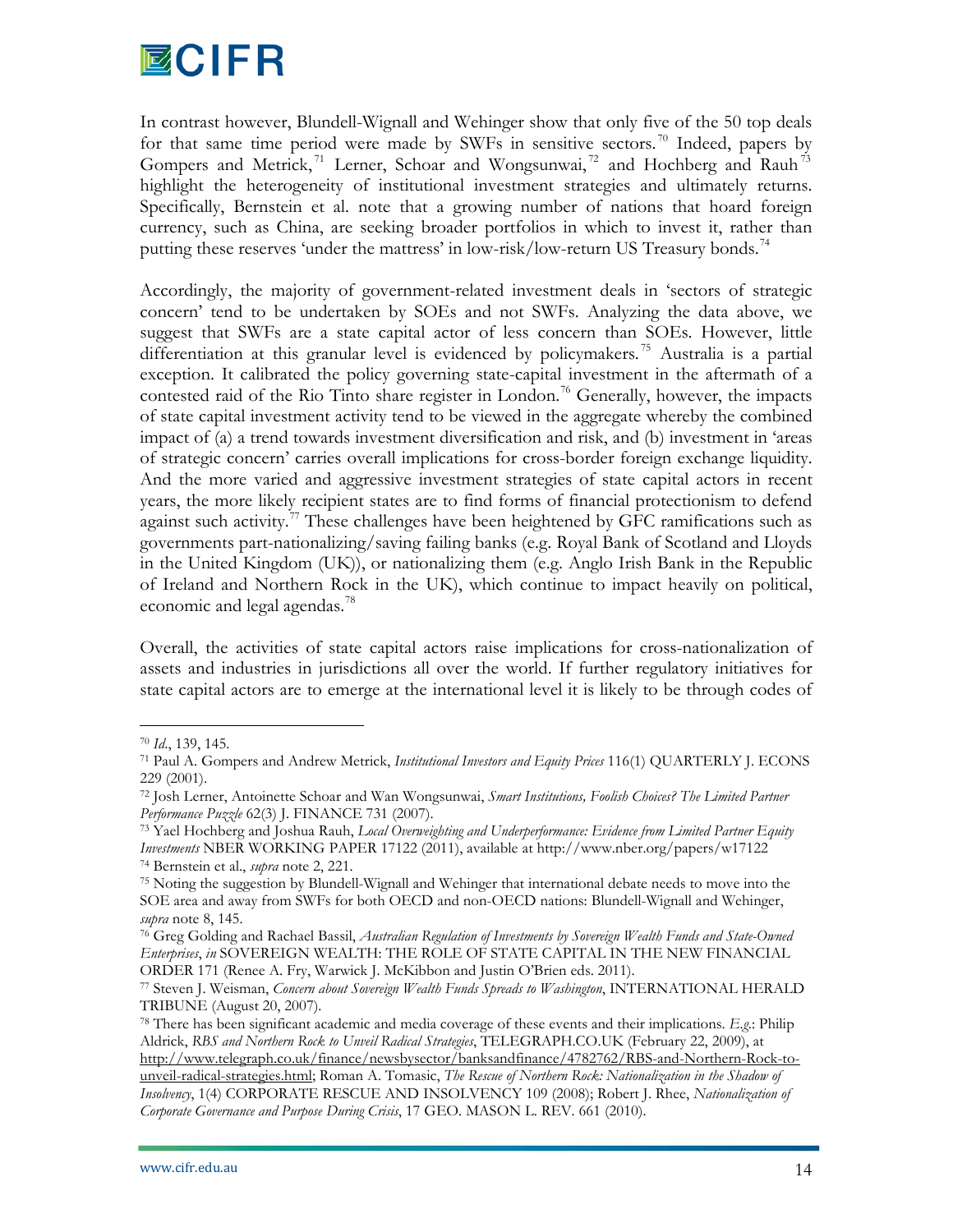

best practice such as the GAPP<sup>[79](#page-15-8)</sup> and then multi-lateral agreements brokered by international organizations such as the Financial Stability Board (FSB)<sup>[80](#page-16-0)</sup> under its  $G20^{81}$  $G20^{81}$  $G20^{81}$  imprimatur or the OECD.<sup>[82](#page-16-2)</sup> Thus, political economy factors will continue to be crucial in shaping international regulatory processes. An emphasis on intermediation rather than new regulatory institutions in the form of an evolutionary approach is congruent with market realities and legitimate exercising of regulatory power.

Yet despite international regulatory developments, many recipient countries seek to use domestic FDI regimes to protect their national interests. In Australia for example, the Economics References Committee of the Commonwealth Senate has stated that: 'the committee believes that the best way for Australia to regulate the conduct of foreign investors (be they SWF, SOE or private commercial operator) is through developing robust domestic legislation.'[83](#page-16-3) Accordingly, Part III focuses on the Australian FDI regime and the implications and impacts in Australia of global state capital trends.

# III. IMPLICATIONS FOR AUSTRALIA

Parts I and II classified key pools of state capital and mapped their global evolution and momentum, particularly from emerging economies such as China. This has important implications for FDI into Australia given that Australia's 'post-boom' economic well-being is increasingly intertwined with neighboring jurisdictions in the Asian region. So Part III focuses on the impact to date of state capital in Australia and the prospect of future impacts in light of diminishing resources demand and rising global competition within the Asian Century.

#### A. Investment Impact of State Capital in Australia

For the fiscal year 2011/12, there were 10,703 FIRB-approved proposed foreign investment contracts (Table 3). $84$  Chinese investment contracts comprised nearly half of this number, making China the largest proposed investor by contract *volume* followed by the UK, Japan, the US and Canada. However, in dollar *value*, the US is Australia's largest proposed investor,

 <sup>79</sup> For details and sources regarding the GAPP negotiation and implementation process, *see* George Gilligan and Megan Bowman, *State Capital: Global and Australian Perspectives*, SEATTLE UNIV. L. REV. (forthcoming 2013). <sup>80</sup> *See* www.financialstabilityboard.org

<span id="page-16-5"></span><span id="page-16-1"></span><span id="page-16-0"></span><sup>81</sup> The Group of Twenty (G-20) Finance Ministers and Central Bank Governors was established in 1999 to bring together systemically important industrialized and developing economies to discuss key issues in the global economy. The inaugural meeting of the G-20 took place in Berlin on December 15-16, 1999, hosted by the German and Canadian finance ministers. The G-20 is made up of the finance ministers and central bank governors of 19 countries: Argentina; Australia; Brazil; Canada; China; France; Germany; India; Indonesia; Italy; Japan; Mexico; Republic of Korea; Russia; Saudi Arabia; South Africa; Turkey; United Kingdom; United States of America. The European Union, who is represented by the rotating Council presidency and the European Central Bank, is the 20th member of the G-20. *See* [http://www.g20.org/about\\_what\\_is\\_g20.aspx](http://www.g20.org/about_what_is_g20.aspx) <sup>82</sup> As long ago as 2005 the OECD issued its guidelines on corporate governance of state-owned enterprises but political economy and commercial realities have limited the scale of influence of the OECD. *See* OECD, *supra* note 28.

<span id="page-16-3"></span><span id="page-16-2"></span><sup>83</sup> Parliament of Australia, The Senate Economics References Committee, FOREIGN INVESTMENT BY STATE-OWNED ENTITIES 47 (2009).

<span id="page-16-4"></span><sup>84</sup> Commonwealth of Australia, FOREIGN INVESTMENT REVIEW BOARD: ANNUAL REPORT 2011/12 (2012).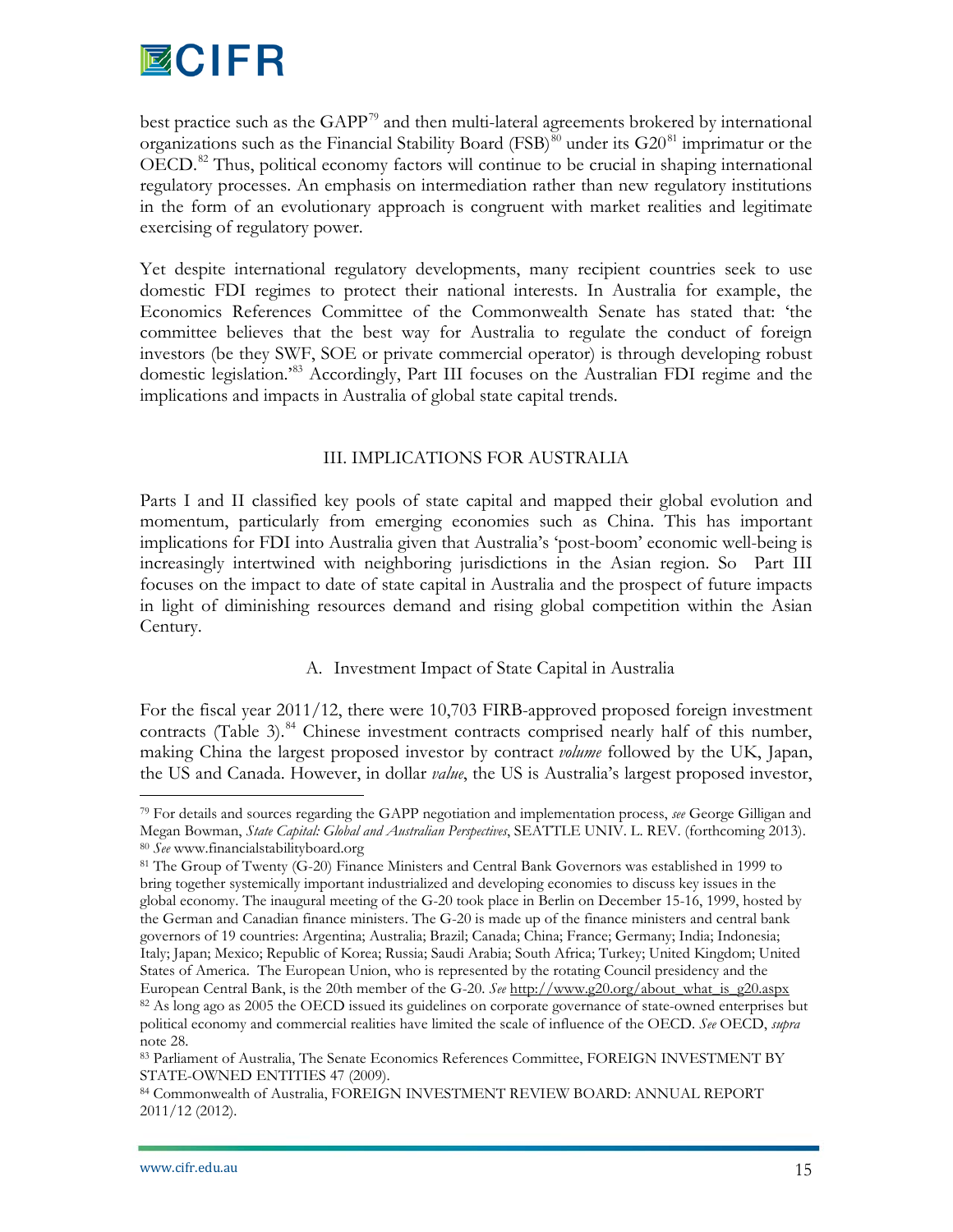

followed by the UK and then China, Japan and Canada. Moreover, Australia is currently the top destination for actual Chinese investment, narrowly ahead of the US (Table 4 below). However, while Australia is the largest recipient of Chinese FDI, China is not Australia's largest investor (Table 5 below). ABS data for the calendar year period 2006 to 2012 show that accumulated actual direct investment in Australia from the US equated to AU\$747 billion, being a 24% share of Australia's total foreign direct investment stock. <sup>[85](#page-16-5)</sup> This compares strikingly to China's direct investment for that same period which equated to only AU\$57.3 billion or 2% share of the total. Accordingly, by the end of 2012, China was Australia's ninth largest direct investor, which may be lower than that assumed by many in the community given the high media coverage of China as Australia's most important trading partner.<sup>[86](#page-17-0)</sup>

# **Table 3 FIRB Approved Proposed Investment: 2011/12[87](#page-17-1)**

| Approved proposed investment | Deal Value (AU\$ billions) | <b>Number of Contracts</b> |
|------------------------------|----------------------------|----------------------------|
| <b>TOTAL</b>                 | 170.71                     | 10,703                     |
| Top 5 countries by proposed  |                            |                            |
| investment value             |                            |                            |
| <b>United States</b>         | 36.613                     | 268                        |
| UK                           | 20.343                     | 1,018                      |
| China                        | 16.190                     | 4,752                      |
| Japan                        | 13.920                     | 324                        |
| Canada                       | 8.871                      | 131                        |

# **Table 4 Accumulated Chinese Investment by Country for Deals Above US\$100 million: 1 January 2005 - 31 December 2012 (US\$ millions)**[88](#page-17-2)



<http://www.abs.gov.au/AUSSTATS/abs@.nsf/DetailsPage/5352.02012?OpenDocument>

 <sup>85</sup> Australian Bureau of Statistics, 5352.0 - INTERNATIONAL INVESTMENT POSITION, AUSTRALIA: SUPPLEMENTARY STATISTICS 2012, Table 2 (2012), available at

<span id="page-17-0"></span><sup>86</sup> Indeed, Clayton Utz asserts that the value of completed Chinese investment in mining and energy sectors would 'likely amount to considerably less than 10%' of the total value of resources and energy projects in Australia: Clayton Utz, *supra* note 49, 9.

<sup>87</sup> Commonwealth of Australia, *supra* note 84.

<span id="page-17-3"></span><span id="page-17-2"></span><span id="page-17-1"></span><sup>88</sup> The Heritage Foundation, *Chinese Outward Investment*, CHINA GLOBAL INVESTMENT TRACKER, Dataset 1 Investments (2013), available a[t http://www.heritage.org/research/projects/china-global](http://www.heritage.org/research/projects/china-global-investment-tracker-interactive-map)[investment-tracker-interactive-map.](http://www.heritage.org/research/projects/china-global-investment-tracker-interactive-map) *See* also KPMG and the University of Sydney, DEMYSTIFYING CHINESE INVESTMENT IN AUSTRALIA: UPDATE MARCH 2013, 2 (2013) (hereafter 'KPMG 2013').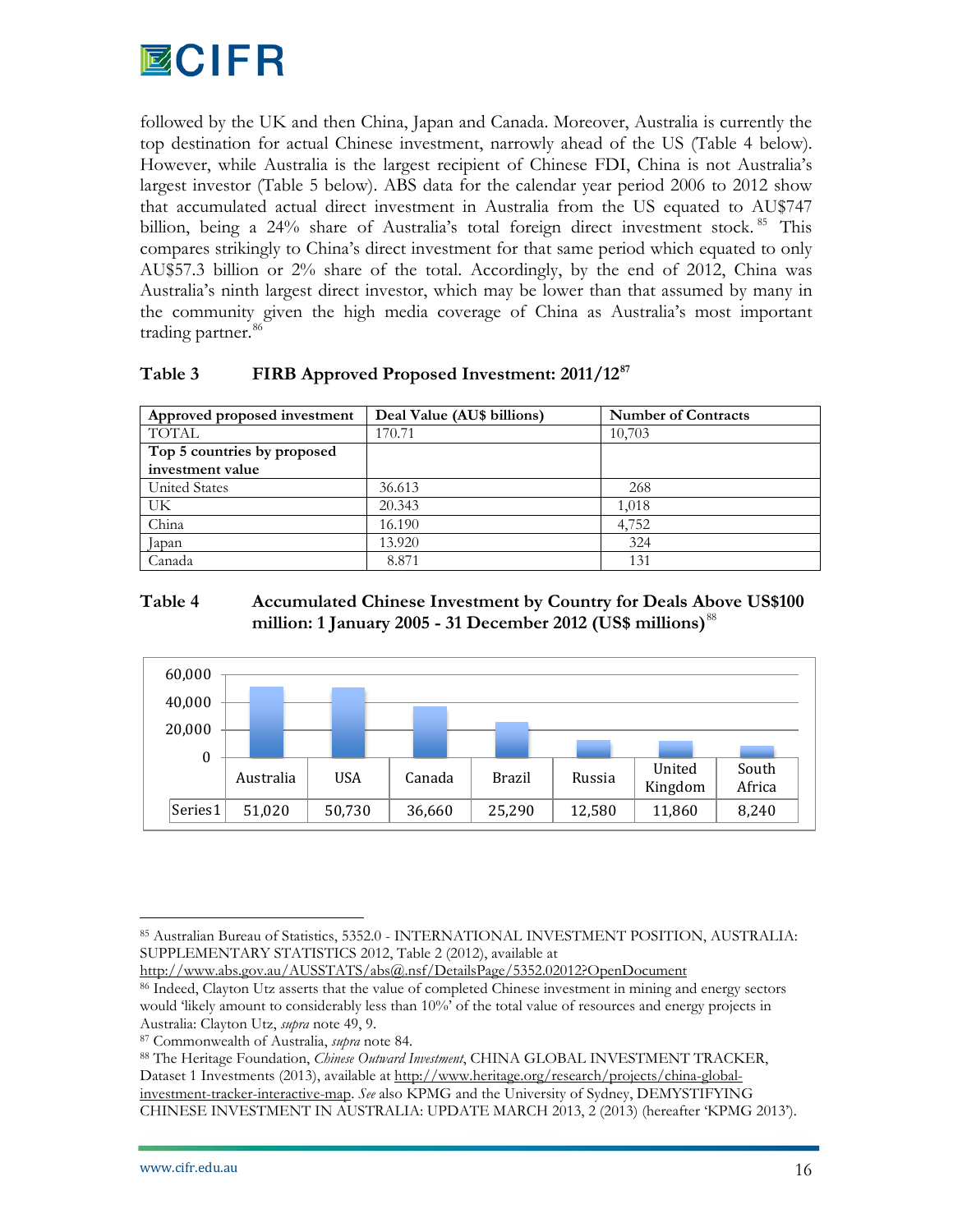

### **Table 5 Accumulated Direct Investment in Australia: 1 January 2006 – 31 December 2012 (AU\$ millions)[89](#page-17-3)**

|                         | Value     | Percentage of Total | <b>Investor Ranking</b> |
|-------------------------|-----------|---------------------|-------------------------|
|                         |           |                     |                         |
| TOTAL - all             | 3,099,195 |                     |                         |
| countries               |           |                     |                         |
| <b>Top 10 Countries</b> |           |                     |                         |
|                         |           |                     |                         |
| <b>United States</b>    | 746,792   | 24.1%               | 1                       |
| UK.                     | 443,804   | 14.3%               | $\overline{2}$          |
| Japan                   | 303,638   | 9.8%                | 3                       |
| Netherlands             | 196,334   | $6.3\%$             | 4                       |
| Switzerland             | 136,602   | $4.4\%$             | 5                       |
| Singapore               | 109,532   | $3.5\%$             | 6                       |
| Germany                 | 108,479   | $3.5\%$             | 7                       |
| France                  | 78,034    | $2.5\%$             | 8                       |
| China (excluding SARs   | 57,340    | $1.9\%$             | 9                       |
| & Taiwan)               |           |                     |                         |
| (China<br>Hong<br>Kong  | 47,992    | $1.5\%$             | 10                      |
| SAR)                    |           |                     |                         |

However, if we view FDI through the lens of state capital investment, we see a very different picture. The majority of the 50 largest acquisitions of Australian assets since 1990 have been made by non-OECD state-related capital actors.<sup>[90](#page-18-0)</sup> Indeed, the four most frequent state capital investors in Australia in descending order have been Singapore, China, UAE and New Zealand; and over 60% of investment number occurred in 'strategic' sectors of national interest (i.e. energy and power, telecommunications, materials and high technology) with the largest investments by value occurring in energy and power (Table 6).<sup> $91$ </sup>

<span id="page-18-2"></span> <sup>89</sup> Australian Bureau of Statistics, *supra* note 85.

<span id="page-18-0"></span><sup>90</sup> Blundell-Wignall and Wehinger, *supra* note 8, 139, Table 6.5.

<span id="page-18-1"></span><sup>91</sup> *Id*.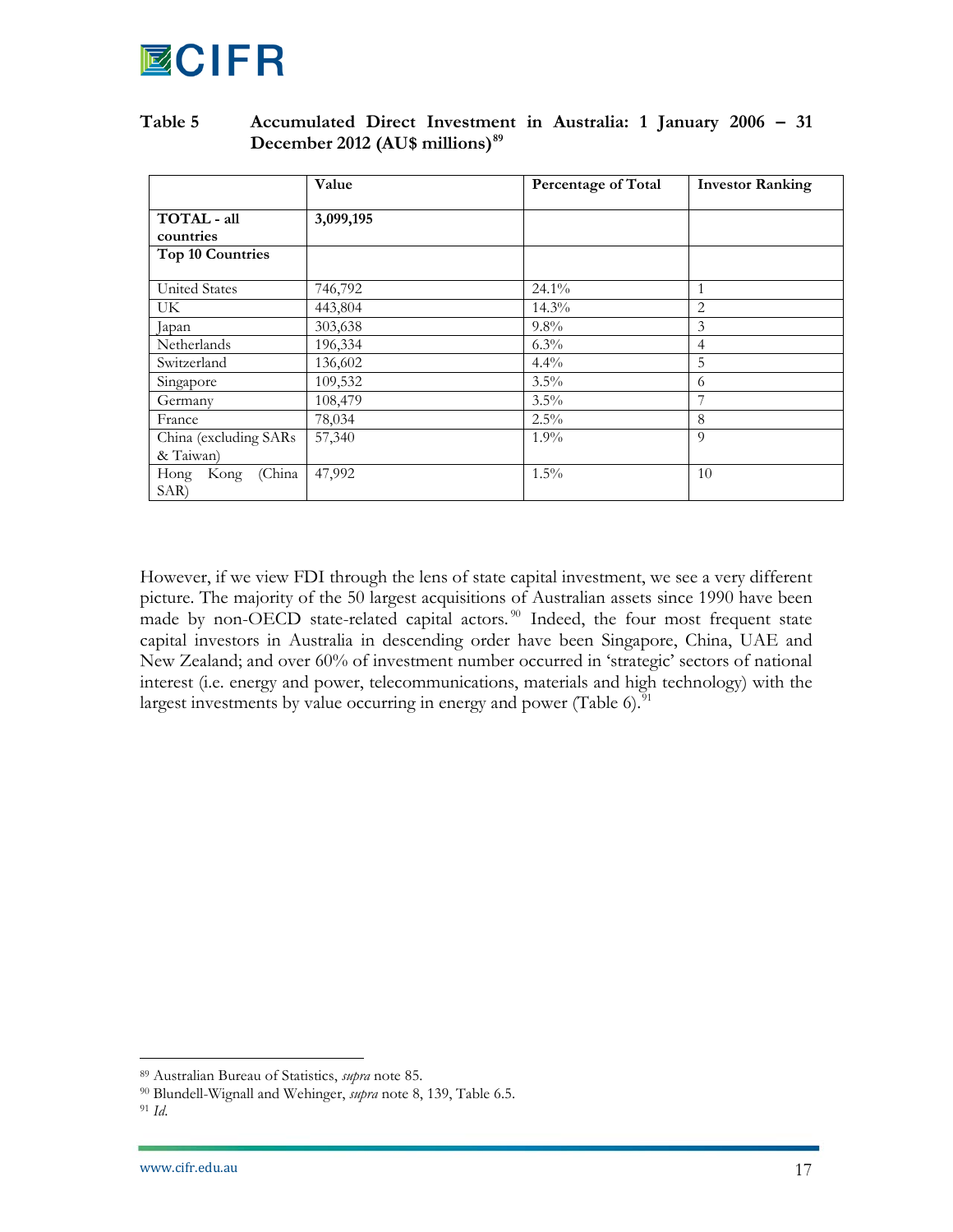

| Deal Value<br>$$US \, mn$$ | <b>Target Sector</b> | <b>Acquirer Name (Nation)</b>             | <b>Target Name</b>                 | Date<br><b>Effective</b> |
|----------------------------|----------------------|-------------------------------------------|------------------------------------|--------------------------|
| 8,491.1                    | Telecommunications   | SingTel<br>(Singapore)                    | Optus Ltd                          | 17 Sept. 2001            |
| 3,720.0                    | Energy & Power       | Singapore Power Ltd<br>(Singapore)        | TXU Australia Ltd                  | 30 July 2004             |
| 2,489.2                    | Energy & Power       | <b>PETRONAS</b><br>(Malaysia)             | Santos Ltd-<br>Gladstone Liquefied | 23 July 2008             |
| 1,376.9                    | Materials            | Sinosteel Corp<br>(China)                 | Midwest Corp Ltd                   | 15 Sept. 2008            |
| 1,264.2                    | Energy & Power       | Singapore Power Ltd<br>(Singapore)        | <b>GPU Power Net Pty</b><br>Ltd    | 30 June 2000             |
| 1,098.0                    | Energy & Power       | <b>IPIC</b><br>(UAE)                      | Oil Search Ltd                     | 5 Mar. 2009              |
| 595.6                      | <b>Real Estate</b>   | GIC Real Estate Pte Ltd<br>(Singapore)    | Westfield Parramatta               | 30 Apr. 2007             |
| 556.0                      | Energy & Power       | Sinopec Intl Petro Expl, Prodn<br>(China) | AED Oil-Expl<br>Permits            | 18 June 2008             |
| 537.3                      | Energy & Power       | <b>CNOOC</b> Ltd<br>(China)               | North West Shelf<br>Gas Pty Ltd    | 18 Dec. 2004             |
| 465.0                      | Energy & Power       | <b>SINOCHEM</b><br>(China)                | SOCO Yemen Pty<br>Ltd              | 21 Apr. 2008             |

## **Table 6 State-related Capital Investment into Australian Companies: Ten Largest Deals from 1990-2009[92](#page-18-2)**

Specifically, SOE-led investments dominate the Sino-Australian investment landscape. FIRB Annual Reports do not differentiate between SOE and non-SOE foreign investments in Australia; however private sector research goes someway to filling these gaps. Clayton Utz, an Australian law firm, reports that for the period January 2005 to December 2012 in the Australian mining and energy sectors, Chinese SOEs accounted for 76% of deal volume and 100% of *all* deals greater than AU\$250 million; and 97% of the accumulated *value* of those actual investments.[93](#page-19-0) Regarding *total* Chinese SOE-led FDI in Australia, KMPG reports that investments valued US\$5million and above for the period September 2006 to June 2012 comprised 116 deals by *volume* of which nearly 80% were made by 45 SOEs; and over 95% of deal *value* involved SOEs during this same timeframe (Table 7 below). <sup>[94](#page-19-1)</sup> Those percentages are notably higher than average Chinese SOE-led investment deal value figures for the US (65%) and Europe (72%).<sup>[95](#page-19-2)</sup> Indeed, the ten largest Chinese corporate investors in Australia all happen to be SOEs. These ten SOEs accounted for US\$39,000 million out of a total accumulated direct investment of US\$51,020 million for 1 January 2005 to December

<span id="page-19-3"></span> <sup>92</sup> Statistics excerpted from Blundell-Wignall and Wehinger, *id*., Table 6.5.

<span id="page-19-0"></span><sup>93</sup> Clayton Utz, *supra* note 49, 4.

<span id="page-19-1"></span><sup>94</sup> KPMG 2012, *supra* note 52, 9. In 2012 alone, SOEs completed 74% of all deals (valued US\$5mn and above) by volume and 87% by deal value of the total Chinese inward investment into Australia: KPMG 2013, *supra* note 88, 1. Note, however, that the KPMG reports do not reveal original sources of their SOE figures.

<span id="page-19-2"></span><sup>95</sup> *See*: Daniel H. Rosen and Thilo Hanemann, *An American Open Door? Maximizing the Benefits of Chinese Foreign Direct Investment*, RHODIUM GROUP 33 (2011), noting that SOE investment in the US by deal *volume* is much less at 26%; and Thilo Hanemann & Daniel H. Rosen, China Invests in Europe: Patterns, Impacts and Policy Implications, RHODIUM GROUP 4, 45 (2012), noting that SOE investment in Europe by deal *volume* is only 33%. Chinese statistics of SOE-led outward foreign investment is approximately 70%: Ministry of Commerce China, 2010 STATISTICAL BULLETIN OF CHINA'S OUTWARD FOREIGN DIRECT INVESTMENT (2011).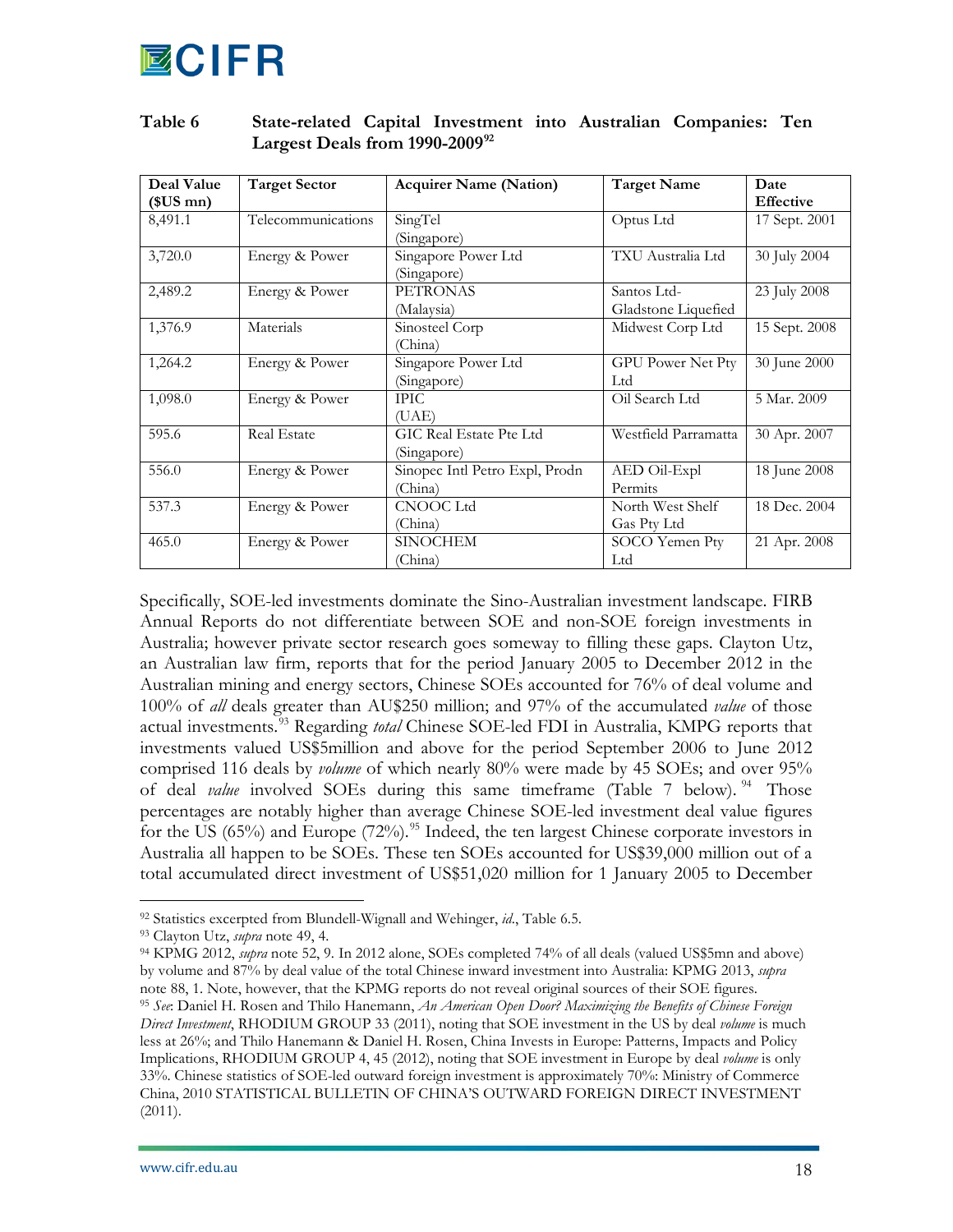# ECIFR

2012, which equates to 76% of accumulated Chinese direct investment into Australia over the past seven years. $^{96}$  $^{96}$  $^{96}$ 

## **Table 7 Chinese Investment into Australia: September 2006-December 2012 vs. 2012[97](#page-20-0)**

|                                   | 2006-2012 |               | 2012      |               |  |
|-----------------------------------|-----------|---------------|-----------|---------------|--|
|                                   | By volume | By deal value | By volume | By deal value |  |
| SOE share of<br>capital invested  | 80%       | 94%           | 74%       | 87%           |  |
| Private (non-state)<br>investment | 20%       | $6\%$         | 26%       | 13%           |  |

The preceding data provide three key findings. First, they demonstrate that the largest (by value) acquiring nations in Australian assets over time have been Singapore, China and the UAE. Secondly, they confirm sectoral targets of investment by state capital actors (specifically SOE-led investment) in the 'strategic' areas telecommunications, energy & power, and materials. Finally, energy and power state-led capital investments dominate the Australian FDI landscape, which reflects its relative abundance of natural resources. This has given Australia a comparative advantage as an investment destination in this sector to date.

However, there are important implications for state-led FDI into Australia given the 'postboom' economy and increasing global competition for FDI. Accordingly, the next section examines Australia's policy response to state capital investments in a changing global context.

# B. National and International Regulatory Issues

OECD 'soft law' documents, such as the *OECD Code of Liberalisation of Capital Movements of*  1961<sup>[98](#page-20-1)</sup> and OECD Declaration on International Investment and Multinational Enterprises of 1976,<sup>[99](#page-20-2)</sup> advance a general principle of non-discrimination whereby foreign investment should be

<span id="page-20-3"></span> <sup>96</sup> The Heritage Foundation, *supra* note 88. Note that these figures comprise deals valued at US\$100 million and above.

<span id="page-20-0"></span><sup>97</sup> KPMG 2013, *supra* note 88, 1, 15.

<span id="page-20-1"></span><sup>98</sup> OECD, OECD CODE OF LIBERALISATION OF CAPITAL MOVEMENTS (2013), available at [http://www.oecd.org/D3B892FA-AAE2-4962-B534-04D01D8EF955/FinalDownload/DownloadId-](http://www.oecd.org/D3B892FA-AAE2-4962-B534-04D01D8EF955/FinalDownload/DownloadId-204837D2BD7E4DA397063176D16CE1C9/D3B892FA-AAE2-4962-B534-04D01D8EF955/daf/inv/investment-policy/capital%20movements_web%20english.pdf)[204837D2BD7E4DA397063176D16CE1C9/D3B892FA-AAE2-4962-B534-](http://www.oecd.org/D3B892FA-AAE2-4962-B534-04D01D8EF955/FinalDownload/DownloadId-204837D2BD7E4DA397063176D16CE1C9/D3B892FA-AAE2-4962-B534-04D01D8EF955/daf/inv/investment-policy/capital%20movements_web%20english.pdf)

[<sup>04</sup>D01D8EF955/daf/inv/investment-policy/capital%20movements\\_web%20english.pdf](http://www.oecd.org/D3B892FA-AAE2-4962-B534-04D01D8EF955/FinalDownload/DownloadId-204837D2BD7E4DA397063176D16CE1C9/D3B892FA-AAE2-4962-B534-04D01D8EF955/daf/inv/investment-policy/capital%20movements_web%20english.pdf) Article 1 states that member States shall progressively abolish restrictions on movements of capital to the extent necessary for effective economic co-operation between each other, including treating all non-resident owned assets in the same way irrespective of the date of formation.

<span id="page-20-2"></span><sup>99</sup> OECD, OECD DECLARATION ON INTERNATIONAL INVESTMENT AND MULTINATIONAL ENTERPRISE (1976) as reviewed 1979, 1984, 1991 and 2000, available at

[http://www.oecd.org/daf/investment/declaration.](http://www.oecd.org/daf/investment/declaration) Item II of the declaration requires that governments should, 'consistent with the need … to protect their interests', accord to enterprises operating in their territories and owned by foreign nationals treatment under their laws treatment that is no less favorable than that accorded in like situations to domestic enterprises.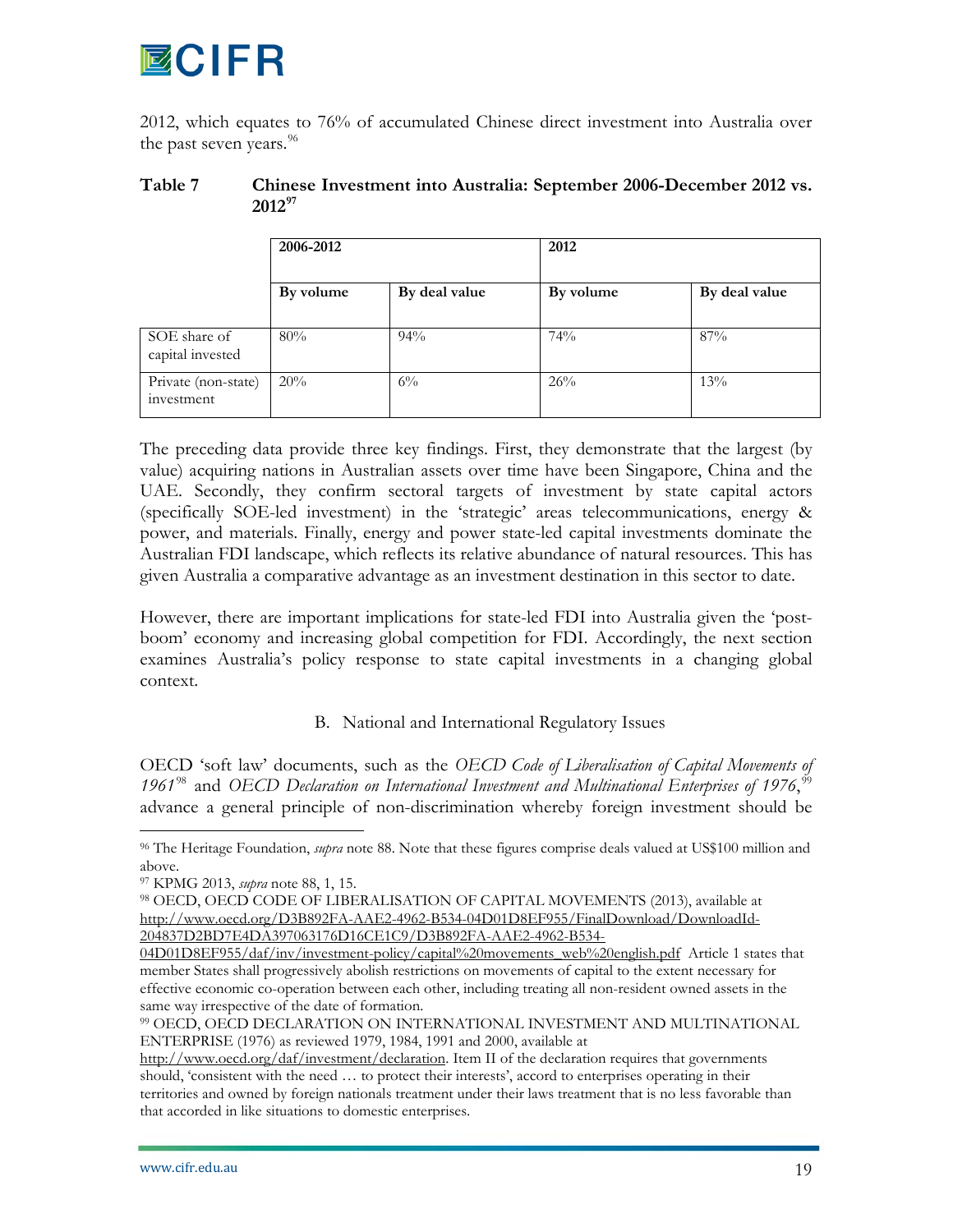

treated in the same way as domestic investment.<sup>[100](#page-20-3)</sup> Nonetheless, the OECD also recognizes that governments are entitled to protect their national security under international law.<sup>[101](#page-21-0)</sup> Foreign investment may threaten national interests or security if it is for non-commercial (i.e. political) purposes in sensitive areas, such as defence or information technology. Thus, it is accepted that domestic foreign regulation may be appropriate where national security is at stake.

The Australian regime under which foreign companies can invest in businesses and purchase Australian property comprises three main documents: the *Foreign Acquisitions and Takeover Act* 1975 (Cth) (FATA); the *Foreign Acquisitions and Takeovers Regulations 1989*; and Australia's Foreign Investment Policy (AFIP).<sup>[102](#page-21-1)</sup> The Australian Federal Treasurer has ultimate responsibility for decision-making under Australia's foreign investment regime and has a broad discretion to decline any foreign investment applications that he or she considers to be against the national interest. The Treasurer receives recommendations on specific foreign investment proposals from the Foreign Investment Review Board (FIRB) which is an advisory not policymaking body that administers FATA and AFIP.<sup>[103](#page-21-2)</sup> Once a review is triggered, chief consideration is given by FIRB to whether the proposed investment will be contrary to the national interest.

Under the current AFIP any 'direct investment' in land or business by a 'foreign government investor' (such as a SOE or SWF) is subject to review by FIRB. An entity is considered to be a 'foreign government investor' if a foreign government has a 15% or more interest in it. 'Direct investment' comprises an investment of an interest of 10% or more; however, AFIP was amended on 4 March 2013 such that a 'direct' investment may now be less than 10% where the 'acquiring foreign government investor is building a strategic stake in the target, or can use that investment to influence or control the target<sup>'.[104](#page-21-3)</sup> Moreover, additional *Guidelines for Foreign Government Investment Proposals[105](#page-21-4)* (the Guidelines) were released in 2008 that set out six factors to which the government will have regard when assessing an investment proposal by a SWF or SOE specifically. These factors are: the degree to which a state actor is independent from their government sponsor and is observing common standards of business behaviour; and the degree to which an investment may impede competition in the

 <sup>100</sup> This commitment was recently confirmed in this statement: 'G-20 Leaders, at their last Summit meeting in Los Cabos in June 2012, expressed their firm commitment to open trade and investment, expanding markets and resisting protectionism in all its forms, which were considered as necessary conditions for sustained global economic recovery, jobs and development': OECD, WTO OMC and UNCTAD, REPORTS ON G20 TRADE AND INVESTMENT MEASURES (MID-OCTOBER 2012 TO MID-MAY 2013) 5 (June 17, 2013), at<http://www.oecd.org/daf/inv/investment-policy/foi.htm>

<span id="page-21-5"></span><span id="page-21-0"></span><sup>101</sup> *See* OECD, ROUNDTABLE ON FREEDOM OF INVESTMENT 18, 4 (March 20, 2013), at

<http://www.oecd.org/daf/inv/investment-policy/foi.htm> The Freedom of Investment Roundtable forms part of the Freedom of Investment Process, which is an intergovernmental forum hosted by the OECD Investment Committee since 2006.

<span id="page-21-1"></span><sup>102</sup> Australian Government, The Treasury, AUSTRALIA'S FOREIGN INVESTMENT POLICY (2013), available at [www.firb.gov.au/content/\\_downloads/AFIP\\_2013.pdf](http://www.firb.gov.au/content/_downloads/AFIP_2013.pdf) (hereafter 'AFIP').

<span id="page-21-2"></span><sup>103</sup> *See* www.firb.gov.au/content/default.asp

<span id="page-21-4"></span><span id="page-21-3"></span><sup>104</sup> AFIP, *supra* note 102, 14

<sup>105</sup> Treasurer of the Commonwealth of Australia, *Government Improves Transparency of Foreign Investment Screening Process*, MEDIA RELEASE 009 (February 17, 2008), at

http://ministers.treasury.gov.au/DisplayDocs.aspx?doc=pressreleases/2008/009.htm&pageID=003&min=w ms&Year=&DocType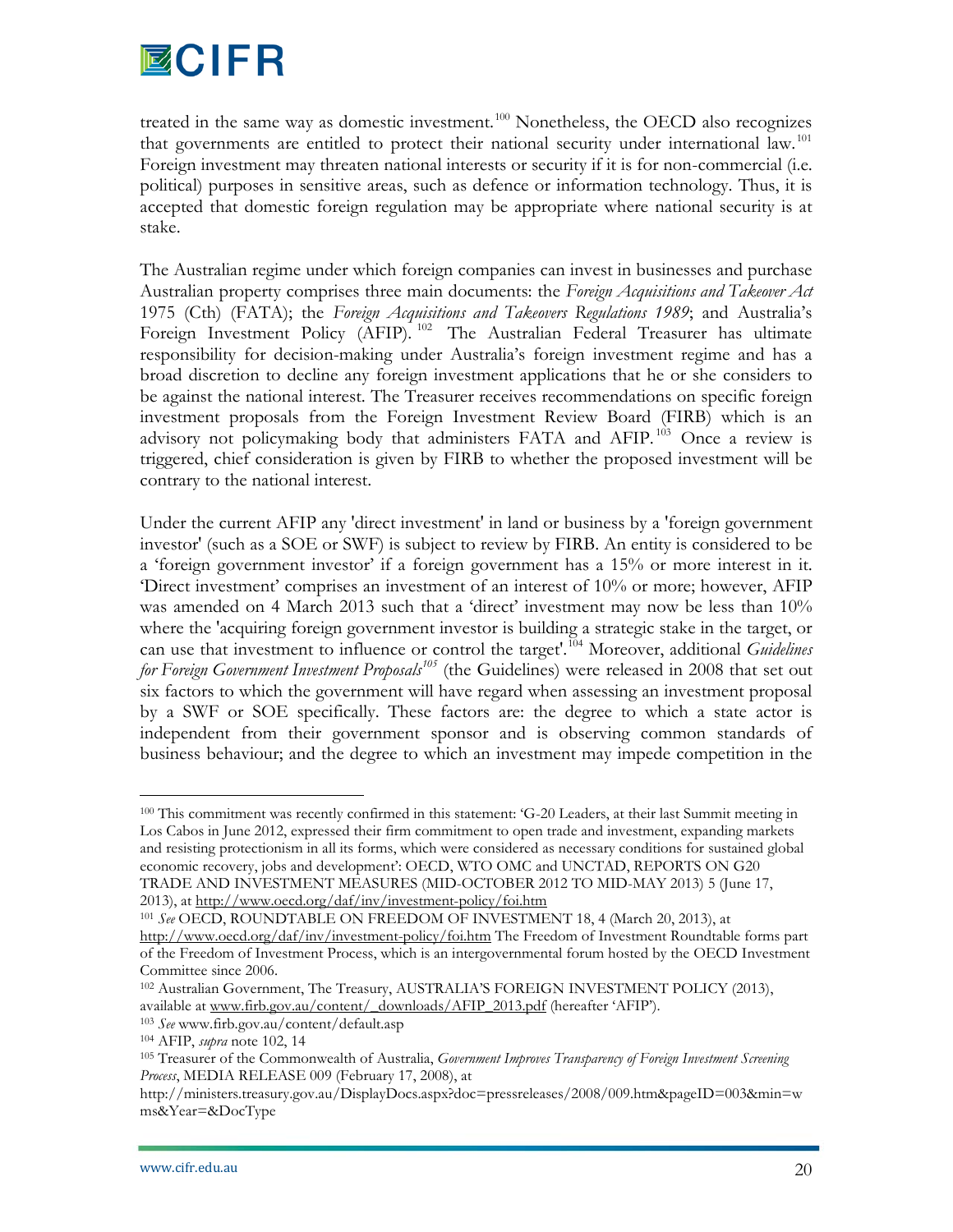

relevant industry/sector, impact on revenue or other policies, impact on the Australian economy, broader community, and/or national security. The Guidelines purported to 'enhance the transparency of Australia's foreign investment screening regime'.<sup>[106](#page-21-5)</sup> However, no guidance was given by the government regarding how these six factors might impact upon consideration of the national interest, or the extent to which government needs to be satisfied about each of them in order to approve an investment proposal.

Furthermore, the phrase 'national interest' is not legislatively defined despite the clear importance of knowing what it is in order to protect it. Indeed, cases are decided on an individual basis in the context of the following issues: national security; competition; impact on the economy and community; Australian government policies such as tax; and the character of the investor.<sup>[107](#page-22-0)</sup> Arguably, therefore, the above policy developments indicate shifting ground with a more restrictive and less consistent approach toward state capital FDI *vis à vis* other forms of FDI capital, as discussed in detail below.

There are many factors that can help to shape the 'national interest' including the government of the day, scale and types of FDI, the prevailing economic climate especially the national fiscal budgetary position, broader political influences, and on occasion unfortunately, populism. While rejection of foreign investment applications is not statistically a common event in Australia,<sup>[108](#page-22-1)</sup> the increased desire of state capital actors to invest in Australia, especially regarding the acquisition of Australian natural resources assets has seen politics and populism assume a higher profile in the discourse on Australian foreign investment.

In this respect, the intrinsic nature of an SOE seems to capture media sensationalism and influence political discourse and policy. For example, recent media headlines in Australia include 'China's state-owned enterprises obtain FIRB approval by stealth',<sup>[109](#page-22-2)</sup> and 'Don't mix politics and deals: FIRB in warning to state-owned investors'.<sup>[110](#page-22-3)</sup> Moreover, there have been specific Australian regulatory responses to the spectre of Chinese state capital inflows. For example, during 2008 a Chinese SOE Chinalco first sought to take a significant stake in major Australian miner Rio Tinto and there was heated public debate about potential threats posed by state capital interests owning strategically important Australian entities. Two weeks later on 17 February 2008, the then Treasurer Mr. Wayne Swan released six principles to improve the transparency of foreign investment screening processes that more clearly distinguish between investments by private entities and by foreign governments.<sup>[111](#page-22-4)</sup>

<span id="page-22-5"></span> <sup>106</sup> *Id*.

<span id="page-22-1"></span><span id="page-22-0"></span><sup>107</sup> AFIP, *supra* note 102, 7-8

<sup>108</sup> *E.g.*, in 2011-2012, 10,703 applications for foreign investment proposals were approved with 5,803 subject to conditions and 4,900 without conditions being imposed, 13 were rejected, 534 proposals were withdrawn and 170 were deemed exempt. It is noticeable that real estate comprised the vast bulk of activity with 10,118 (94.5%) of the approvals and all of the 13 rejections: Commonwealth of Australia, FOREIGN INVESTMENT REVIEW BOARD: ANNUAL REPORT 2011-12, 19, 20 (2012).

<span id="page-22-2"></span><sup>109</sup> Bryan Frith, *China's State-Owned Enterprises Obtain FIRB Approval by Stealth*, THE AUSTRALIAN (March 13, 2013), at [http://www.theaustralian.com.au/business/opinion/chinas-state-owned-enterprises-obtain-firb](http://www.theaustralian.com.au/business/opinion/chinas-state-owned-enterprises-obtain-firb-approval-by-stealth/story-e6frg9kx-1226595937750)[approval-by-stealth/story-e6frg9kx-1226595937750](http://www.theaustralian.com.au/business/opinion/chinas-state-owned-enterprises-obtain-firb-approval-by-stealth/story-e6frg9kx-1226595937750)

<span id="page-22-4"></span><span id="page-22-3"></span><sup>110</sup> Enda Curran and Michael Sainsbury, *Don't Mix Politics and Deals: FIRB in Warning to State-Owned Investors,*  THE AUSTRALIAN (August 7, 2012), at http://www.theaustralian.com.au/national-affairs/foreignaffairs/dont-mix-politics-and-deals-firb-in-warning-to-state-owned-investors/story-fn59nm2j-1226444324395 111 Treasurer of the Commonwealth of Australia, *supra* note 105.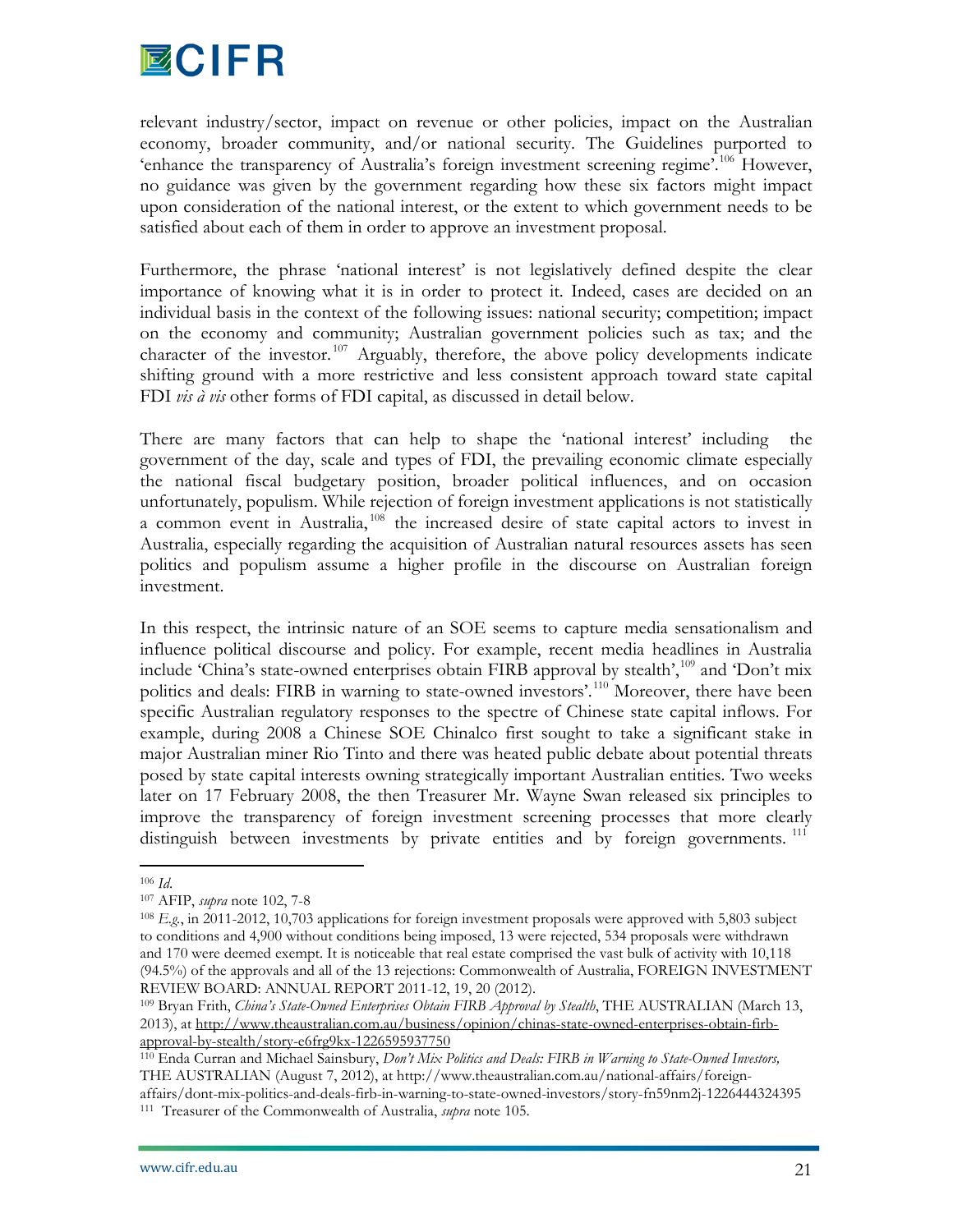

Eventually on 24 August 2008 the Treasurer did grant approval to Chinalco to acquire up to 14.99% of Rio Tinto because Chinalco had undertaken to the Treasurer not to raise its holdings without seeking fresh approval from the Australian Government and would not seek to appoint a director to Rio Tinto plc. or Rio Tinto Limited.<sup>[112](#page-22-5)</sup> Similarly, on 27 March 2009, the Treasurer announced that China Minmetals Non-Ferrous Metals Co Ltd could not make a 100% acquisition of Oz Minerals if it included the Prominent Hill mining operations located within the Woomera Prohibited Area in South Australia.<sup>[113](#page-23-0)</sup> On 23 April 2009, the Treasurer did give approval, but with the Prominent Hill mine not included and numerous other undertakings from China Minmetals Non-Ferrous Metals Co. Ltd.<sup>[114](#page-23-1)</sup> These are just a couple of the decisions made in recent years under Australia's foreign investment regime that Chinese interests have felt have been discriminatory towards them. This disquiet has received media coverage recently following the high-profile Australian Government delegation to China in April 2013 led by then Prime Minister Julia Gillard that undertook trade and other inter-governmental negotiations. At that time, then-Trade Minister Craig Emerson 'admitted that talks on a free-trade deal with China have stalled because of a dispute over restrictions on investment in Australia by Chinese state-owned enterprises.<sup>[115](#page-23-2)</sup>

The OECD Council on Recipient Country Investment Policies relating to National Security has recommended that, while nations may impose restrictions on foreign investment for national security reasons, those measures ought to be applied in a way that ensures the regime is predictable, transparent, proportionate and accountable.<sup>[116](#page-23-3)</sup> This commitment was recently affirmed by G20 Leaders in June 2013:

We recall that G-20 Leaders, at their last Summit meeting in Los Cabos in June 2012, expressed their firm commitment to open trade and investment, expanding markets and resisting protectionism in all its forms, which were considered as necessary conditions for sustained global economic recovery, jobs and development. They underlined the importance of an open, predictable, rules based, transparent multilateral trading system, and their commitment to ensure the centrality of the WTO. Recognizing the importance of investment for boosting economic growth, they made the commitment to maintaining a supportive business environment for investors.<sup>[117](#page-23-4)</sup>

 <sup>112</sup> Treasurer of the Commonwealth of Australia, *Chinalco's Acquisition of Shares in Rio Tinto*, MEDIA RELEASE NO.094 (August 24, 2008), at

www.treasurer.gov.au/DisplayDocs.aspx?doc=pressrelease/2008/094.htm&pageID=003&min=wms&Year= &DocType

<span id="page-23-0"></span><sup>113</sup> Treasurer of the Commonwealth of Australia, FOREIGN INVESTMENT (March 27, 2009), at

www.treasurer.gov.au/DisplayDocs.aspx?doc=pressrelease/2009/029.htm&pageID=003&min=wms&Year= &DocType

<span id="page-23-5"></span><span id="page-23-1"></span><sup>114</sup> Treasurer of the Commonwealth of Australia, FOREIGN INVESTMENT DECISION (April 23, 2009), at www.treasurer.gov.au/DisplayDocs.aspx?doc=pressrelease/2009/043.htm&pageID=003&min=wms&Year= &DocType

<span id="page-23-2"></span><sup>115</sup> John Kerin and Natalie Gerritsen, *Curbs on State Business Stall China Deal*, THE AUSTRALIAN FINANCIAL REVIEW 9 (April 19, 2013).

<span id="page-23-3"></span><sup>116</sup> OECD, OECD GUIDELINES FOR RECIPIENT COUNTRY INVESTMENT POLICIES RELATING TO NATIONAL SECURITY (2009) (adopted by the OECD Council on 25 May 2009), available at http://www.oecd.org/daf/inv/investment-policy/41807723.pdf

<span id="page-23-4"></span><sup>117</sup> OECD WTO OMC and UNCTAD, *supra* note 100.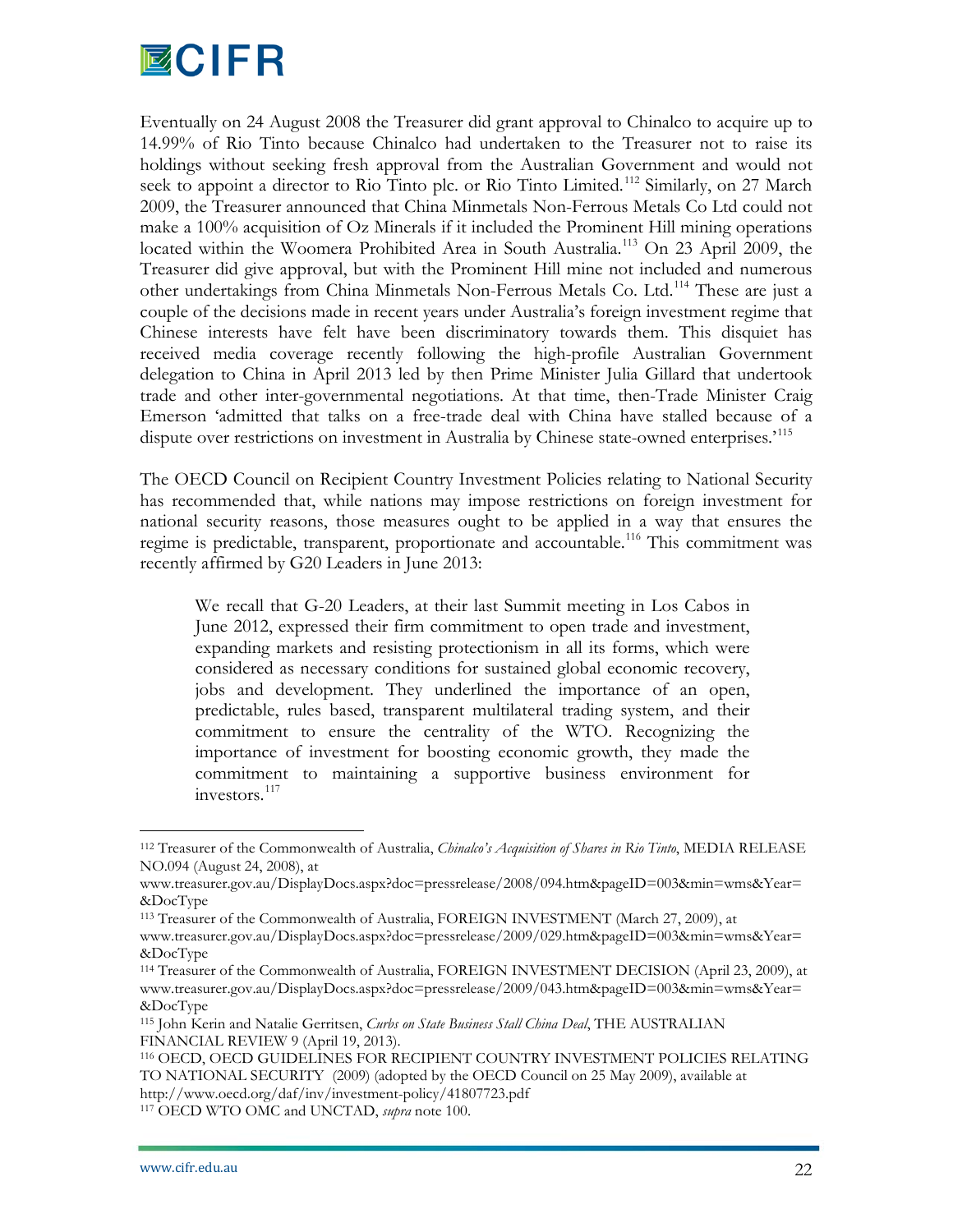

This commitment to predictability and transparency ensures that the national security clause of the OECD investment instruments does not become an 'escape clause' for nationalism or protectionism in the sectors concerned.<sup>[118](#page-23-5)</sup> However, industry commentators, such as Golding, have opined that Australia's shifting formulation and application of the 'national interest' test and its differential policy development for state capital FDI *vis à vis* other forms of FDI capital have undermined this commitment.<sup>[119](#page-24-0)</sup>

# C. Prospective Impacts of State Capital in Australia?

The preceding section demonstrated how Australian politics and populism can interact and inform responses to FDI. While the use of *law* via FATA to deny resource investment has been relatively infrequent, the question is whether Australia can afford to restrict state capital due to shifting *policy* on 'national interest' particularly in the context of diminishing demand for resources and growing competition for FDI.

The release in May 2013 of the report *Energy in Australia* by the Commonwealth Government's Bureau of Resources and Energy Economics (BREE) fuelled the debate about whether Australia's so-called 'resources boom' has peaked.<sup>[120](#page-24-1)</sup> BREE is the key forecaster on commodities for the federal government and it delivered a number of chilly messages on the near-term projections for Australia's resources and energy sector, despite the current rosy picture. For example, on the plus side, Australia's energy sector accounts for 6% of Australia's total industry value, and has provided \$77 billion of energy exports in 2011-2012; currently it has committed and potential projects totaling \$350 billion (approximately 18% of GDP). However, on the negative side, the value of committed and potential projects is expected to fall to \$25 billion in 2018. This dramatic downturn has already been signaled during the last year by the setting aside of \$150 billion in energy and mining projects including Aquila's West Pilbara iron ore mine in Western Australia, BHP's Olympic Dam expansion in South Australia and Woodside Petroleum's Browse LNG project in Western Australia. The bad news concerning shelved projects such as these is amplified by revelations of cost blowouts of more than \$29 billion regarding existing projects. A 96% fall in large-scale investment in energy and resources in only five years is a massive slide and prompted a flurry of headlines proclaiming that Australia's resources boom has indeed ended.<sup>[121](#page-24-2)</sup>

<span id="page-24-3"></span>To this end, there is some disparity between domestic jurisdictions *within* Australia regarding their approach to and the impacts of state capital. In particular, the West Australian (WA) government welcomes foreign investment in mining and minerals resources, particularly

 <sup>118</sup> Blundell-Wignall and Wehinger, *supra* note 8, 116.

<span id="page-24-0"></span><sup>119</sup> *See e.g*. Golding, *supra* note 32.

<span id="page-24-1"></span><sup>120</sup> Australian Government, Department of Resources, Energy and Tourism, Bureau of Resources and Energy Economics, ENERGY IN AUSTRALIA, May 2013 (2013), available at

http://www.bree.gov.au/publications/energy-in-aust.html

<span id="page-24-2"></span><sup>121</sup> Paul Garvey, *Resources Boom is Truly over Says Focus Minerals Chair Don Taig*, THE AUSTRALIAN (May 15, 2013), http://www.theaustralian.com.au/national-affairs/treasury/resources-boom-is-truly-over-says-focusminerals-chair-don-taig/story-fnhi8df6-1226642524237; Gemma Daley, *The Party's Over: Resources boom has peaked says chief commodities forecaster*, BUSINESS REVIEW WEEKLY (May 23, 2013),

http://www.brw.com.au/p/business/forecaster\_party\_over\_resources\_xmIAuQKUh2Iq3Yx4cbYtlN;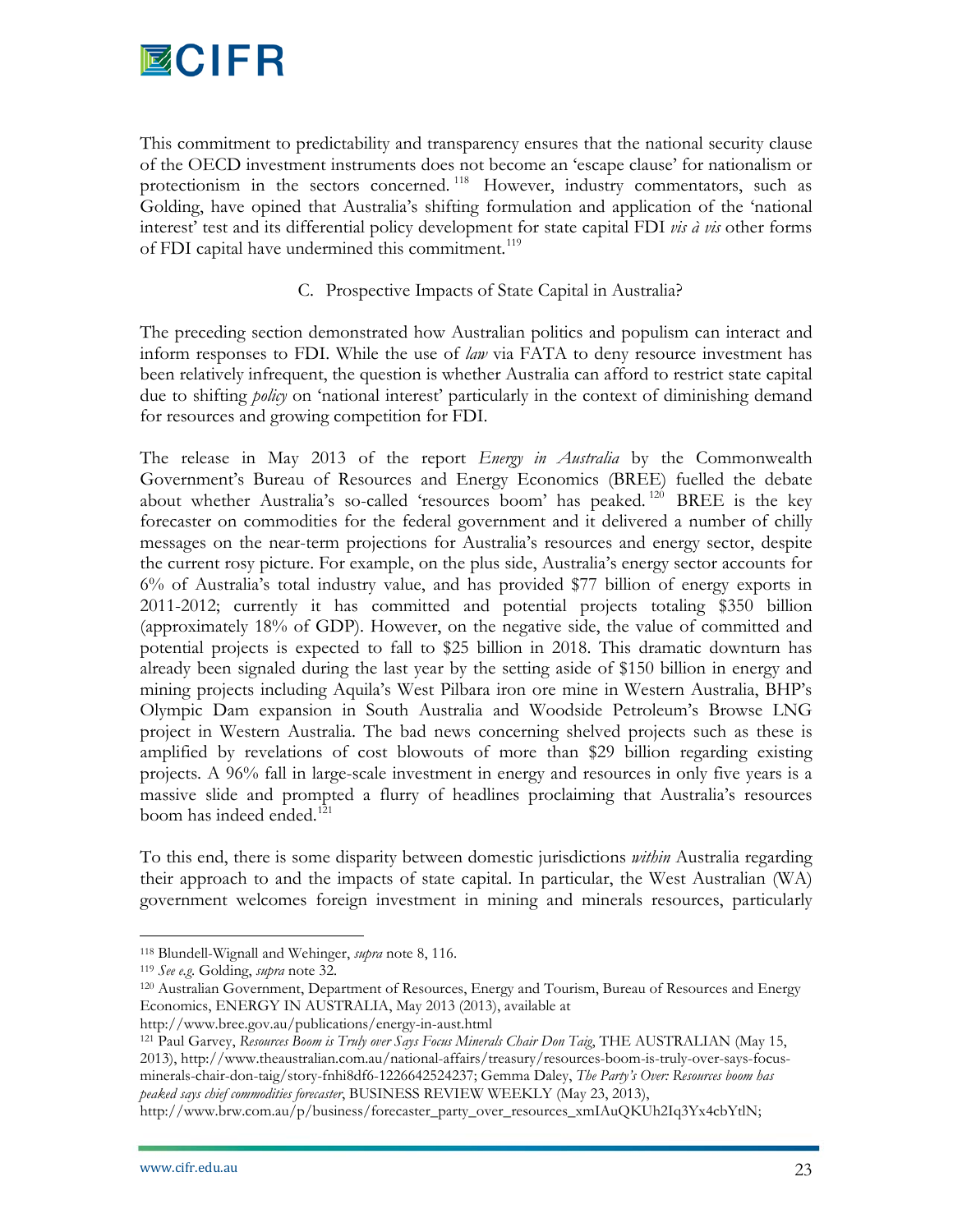

from China. According to qualitative evidence from O'Brien, WA officials differentiate between 'stock market miners' and 'real miners' when facilitating inward investment.<sup>[122](#page-24-3)</sup> Given the decrease in commodities' value, many stock market miners are not activating their exploration rights to actualize extraction and hence royalty accumulation.<sup>[123](#page-25-0)</sup> However, Chinese investors are activating their rights and therefore making real mining investments that manifest real dollars to help perpetuate the state's long-term agenda.<sup>[124](#page-25-1)</sup> Indeed, the 2011 WA-China Memorandum of Understanding on the promotion of investment cooperation<sup>[125](#page-25-2)</sup> and the opening of a WA Trade and Investment Promotion office in Shanghai in  $2012^{126}$  $2012^{126}$  $2012^{126}$ send very clear messages that this Australian state is open for Chinese investment.

The disparity between regulatory approaches at federal and state levels in Australia has led commentators to speculate whether the nation is operating a 3-speed economy. That is, Tasmania and South Australia may well be moving in reverse (to a recession); WA and Queensland appear to be moving ahead due to intrinsic abundance; and New South Wales and Victoria are sitting somewhere in the middle.<sup>[127](#page-25-4)</sup> However, this outlook can be questioned based on recent Australian Bureau of Statistics (ABS) figures.

Quarterly ABS figures released on 5 June 2013, show that Australia's GDP grew 0.6% in the quarter from December 2012.<sup>[128](#page-25-5)</sup> However, disaggregating figures for each state via 'state final demand' - the partial measure of state economic growth contained in the national accounts - is revealing. State final demand in Queensland grew 0.6%, as did Victoria (0.8%) and NSW (0.4%). Moreover, South Australian state final demand fell 0.3% (the third quarterly fall in a row) and Tasmania fell 1.1%. However, WA's state final demand fell by 3.9%, seasonally adjusted, which is the biggest fall in the country and came on top of a 0.9% decline in the previous quarter. While WA has averaged annual growth rates of almost 8% over the past decade, these state final demand statistics have wiped 0.6 percentage points off the Australian economy in the past year. [129](#page-25-6) While we need to be cautious with causality,

<span id="page-25-2"></span><sup>125</sup> Western Australia and National Development and Reform Commission of the People's Republic of China, MEMORANDUM OF UNDERSTANDING BETWEEN THE GOVERNMENT OF THE STATE OF WESTERN AUSTRALIA OF THE COMMONWEALTH OF AUSTRALIA AND THE NATIONAL DEVELOPMENT AND REFORM COMMISSION OF THE PEOPLE'S REPUBLIC OF CHINA ON PROMOTION OF INVESTMENT COOPERATION (2011), at [http://www.dsd.wa.gov.au/4868\\_8430.aspx](http://www.dsd.wa.gov.au/4868_8430.aspx) <sup>126</sup> *See* http://www.westernaustralia.cn/index.asp

<span id="page-25-7"></span><span id="page-25-4"></span><span id="page-25-3"></span><sup>127</sup> Alicia Barry, *Australia Running on 3-speed Economy*, WWW.ABC.NET.AU (Jan. 23, 2012), at <http://www.abc.net.au/news/2012-01-23/australia-running-on-3-speed-economy/3787232>

<span id="page-25-5"></span><sup>128</sup> Australian Bureau of Statistics, 5206.0 - AUSTRALIAN NATIONAL ACCOUNTS: NATIONAL INCOME, EXPENDITURE AND PRODUCT, MAR 2012 (2012), at

 <sup>122</sup> O'Brien, *supra* note 31, 165.

<span id="page-25-0"></span><sup>123</sup> Richard Schodde, and Pietro Guj, *Where are Australia's Mines of Tomorrow?* CENTRE FOR EXPLORATION TARGETING (CET) UNIVERSITY OF WESTERN AUSTRALIA (UWA) (September 2012), at

[http://www.cet.edu.au/research-outcomes/publications/revised-cet-paper---australian-mineral-exploration-3](http://www.cet.edu.au/research-outcomes/publications/revised-cet-paper---australian-mineral-exploration-3-sept-2012927088B5F038) [sept-2012927088B5F038](http://www.cet.edu.au/research-outcomes/publications/revised-cet-paper---australian-mineral-exploration-3-sept-2012927088B5F038) They state that 'Australian exploration expenditure fell during the March 2012 quarter in all states and for all commodities, particularly for iron ore and coal': *id*. at 1.

<span id="page-25-1"></span><sup>124</sup> *E.g.* Between 2006-2012 China invested US\$16, 030.82 million total into WA of which 89% (\$14, 307.66 million) was in the mining sector alone: KPMG 2013, *supra* note 88, 13.

http://www.abs.gov.au/AUSSTATS/abs@.nsf/Previousproducts/5206.0Main%20Features6Mar%202012?op endocument&tabname=Summary&prodno=5206.0&issue=Mar%202012&num=&view=

<span id="page-25-6"></span>*<sup>129</sup> David Uren, Growing Pains as Western Australia Hits Slow Lane, THE AUSTRALIAN (June 6, 2013), at [http://www.theaustralian.com.au/national-affairs/state-politics/growing-pains-as-western-australia-hits-slow-lane/story-e6frgczx-](http://www.theaustralian.com.au/national-affairs/state-politics/growing-pains-as-western-australia-hits-slow-lane/story-e6frgczx-1226658170307)*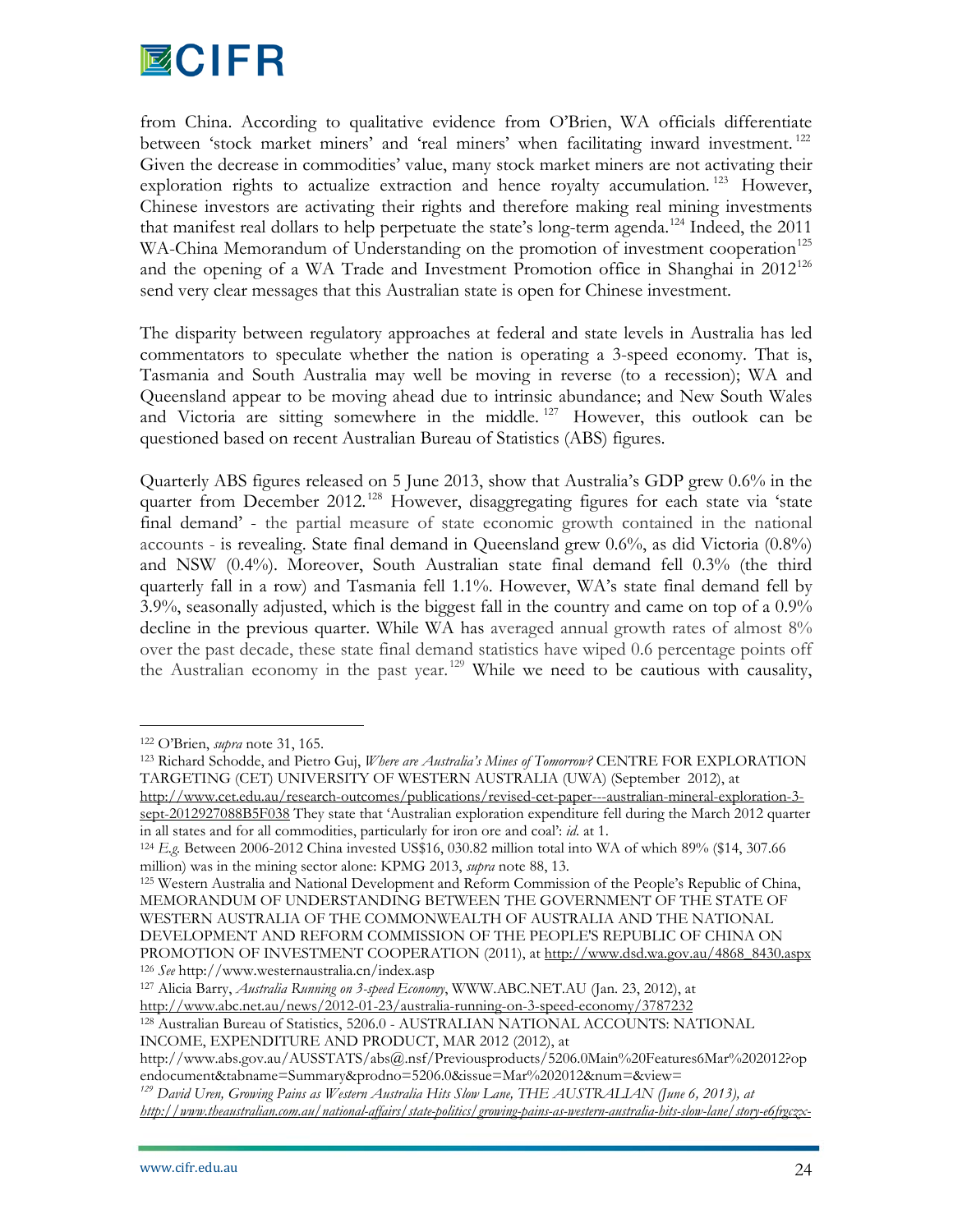

arguably the decline in state final demand for WA can be correlated to the declining demand for natural resources. In June 2013, then-Treasurer Mr. Wayne Swan stated that 'WA is a demonstration of the transition that we are making which is amplified in WA because mining is such a greater proportion of the economy.<sup>[130](#page-25-7)</sup>

## IV. CONCLUSION

The increasing prevalence and impact of state capital actors in the global economy is undeniable, which carries significant implications for Australia as an investment destination. While definitional difficulty surrounds pools of state capital, this paper has classified SWFs and SOEs as key state capital actors, and mapped their scale, scope and investment strategies in both global and Australian contexts. The prospect of future impacts of state capital in Australia remains uncertain in light of diminishing global demand for resources and shifting domestic policy regarding government-directed foreign actors. What is certain, however, is that Australia will remain a net importer of capital in a world in which competition for that investment dollar is increasing from many countries. Yet it remains to be seen how much the twin pressures of increased FDI competition and declining demand for Australian resources impact upon the *realpolitik* of Australia's foreign investment regulatory regime at national and state levels.

Certainly, federal political influence was palpable in the June 2013 Final Report of The Senate Rural and Regional and Transport Committee (the Committee), which focused on foreign investment into Australian agriculture.<sup>[131](#page-26-0)</sup> Of most relevance to FDI generally in Australia,<sup>[132](#page-26-1)</sup> was the Committee's recommendation that the federal government instigate 'an independent and wide-ranging review of Australia's foreign investment regulatory framework' (Recommendation 4). To this end, the Committee specified that regulatory review must ensure that foreign investments in Australian agriculture are genuinely commercial, do not distort the capital market or trade in agricultural products, and compete fairly with Australian farmers and agribusinesses. In particular, the Committee noted evidence of rising concerns about foreign investment in Australian agribusiness, stemming from: increasing global food security issues ('the growing global food task'); a lack of transparency about the FIRB national interest test; and empirical information gaps regarding levels and types of foreign investment in Australia.<sup>[133](#page-26-2)</sup> Specifically, the Committee recommended forensic examination of company structures (including management relationships in joint Australian/foreign ventures); the relationship between a foreign government's acquisitions strategy (such as food security) and the commercial operation of

<span id="page-26-2"></span><sup>133</sup> *Id*., par 1.3.

 $\overline{a}$ 

*[<sup>1226658170307</sup>](http://www.theaustralian.com.au/national-affairs/state-politics/growing-pains-as-western-australia-hits-slow-lane/story-e6frgczx-1226658170307) see also Bernard Keane, National Accounts: How long will exports keep us growing? CRIKEY.COM (June 5, 2913), a[t http://www.crikey.com.au/2013/06/05/national-accounts-how-long-will-exports-keep-us-growing/](http://www.crikey.com.au/2013/06/05/national-accounts-how-long-will-exports-keep-us-growing/)*

<span id="page-26-3"></span><sup>&</sup>lt;sup>130</sup> *Id*. Uren describes Queensland's mild growth as 'reflecting sharp cuts in government investment in infrastructure and lower growth in private sector investment': Uren, *id*.

<span id="page-26-0"></span>*<sup>131</sup> Commonwealth of Australia, Senate Standing Committees on Rural and Regional Affairs and Transport, FOREIGN INVESTMENT AND THE NATIONAL INTEREST (2013).*

<span id="page-26-1"></span><sup>132</sup> The Committee made 29 recommendations in all, ranging from topics of tax revenue leakage

<sup>(</sup>Recommendations 1-2), establishing an Independent Commission of Audit into Agribusiness

<sup>(</sup>Recommendation 3) and a national agricultural land register (Recommendations 6-9, 11-15), and improving access to domestic finance for Australian agricultural businesses from Australian banks (Recommendation 27): *id*.